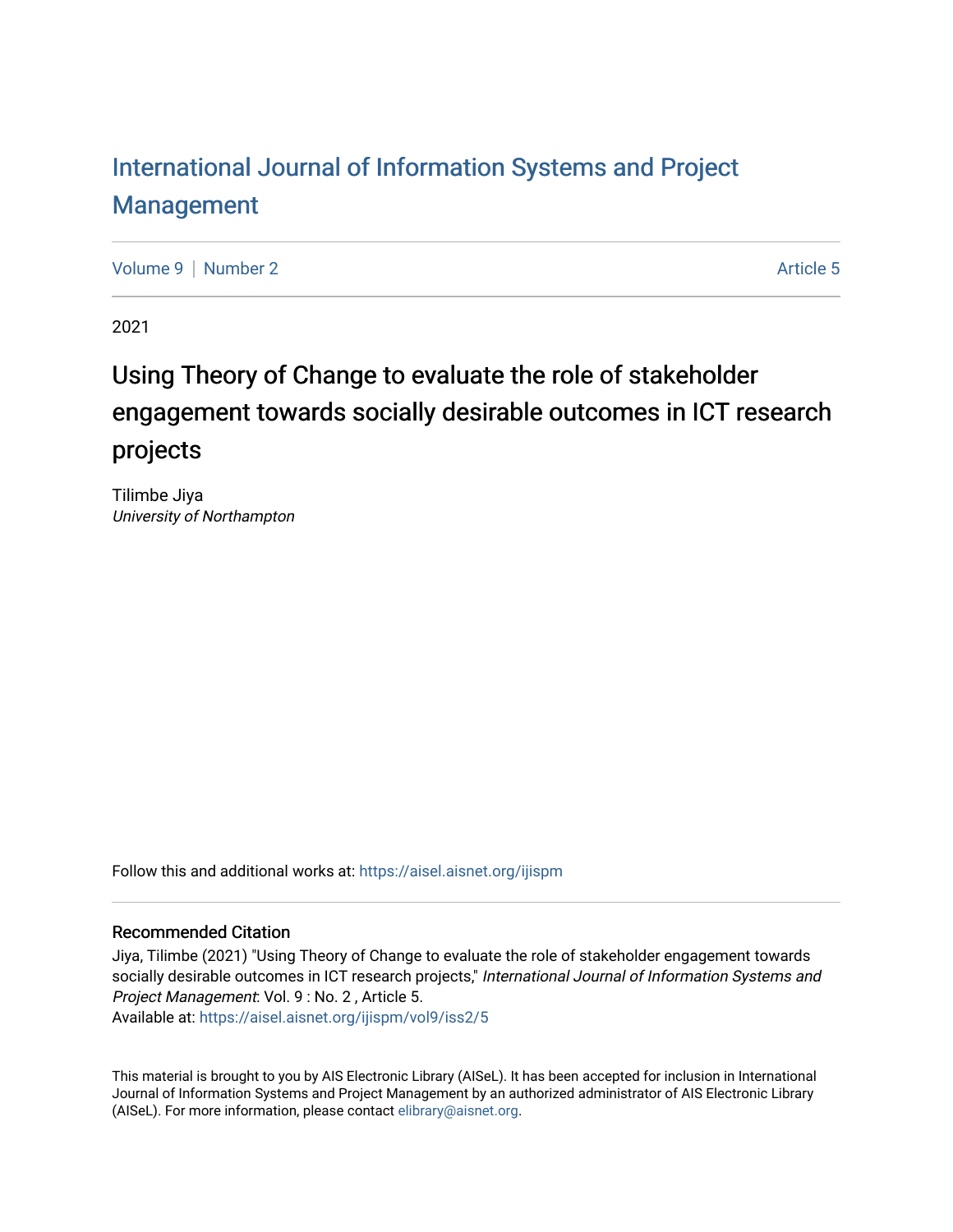

International Journal of Information Systems and Project Management ISSN (print):2182-7796, ISSN (online):2182-7788, ISSN ( cd-rom):2182-780X *Available online a[t www.sciencesphere.org/ijispm](http://www.sciencesphere.org/ijispm)*

# Using Theory of Change to evaluate the role of stakeholder engagement towards socially desirable outcomes in ICT research projects

# **Tilimbe Jiya**

Centre for Sustainable Business Practices University of Northampton, Northampton and NN1 5PH United Kingdom tilimbe.jiya@northampton.ac.uk

#### **Abstract:**

Information Communication Technologies (ICT) research projects are important in generating breakthrough technologies that translate into solutions for numerous societal grand challenges through research and innovation (R&I). However, to ensure that such solutions are socially desirable, there is a concerted drive for the engagement of different stakeholders, including industry, academia, public and government. In the face of the growing recognition of stakeholder engagement in ICT research projects, particularly as part of Responsible Research and Innovation (RRI), there is a limited discourse on how its consequence could be evaluated. This paper suggests and uses a Theory of Change approach to evaluate the value of stakeholder engagement on the attainment of socially desirable and responsible outcomes in projects, particularly ICT research projects. Using a multi-case study approach, the paper appraises the value of stakeholder engagement in ICT research projects by elucidating the linkages between stakeholder activities and socially desirable outcomes. The findings from the paper could apply to other types of projects apart from ICT research projects in understanding some of the roles stakeholders play in ensuring responsible innovation as an outcome of the projects.

#### **Keywords:**

evaluating stakeholder engagement; ICT research projects; theory of change; responsible innovation; socially desirable outcomes.

**DOI:** 10.12821/ijispm090204

**Manuscript received:** 10 July 2020 **Manuscript accepted:** 11 March 2021

Copyright © 2021, SciKA. General permission to republish in print or electronic forms, but not for profit, all or part of this material is granted, provided that the International Journal of Information Systems and Project Management copyright notice is given and that reference made to the publication, to its date of issue, and to<br>the fact that reprinting privileges were granted by per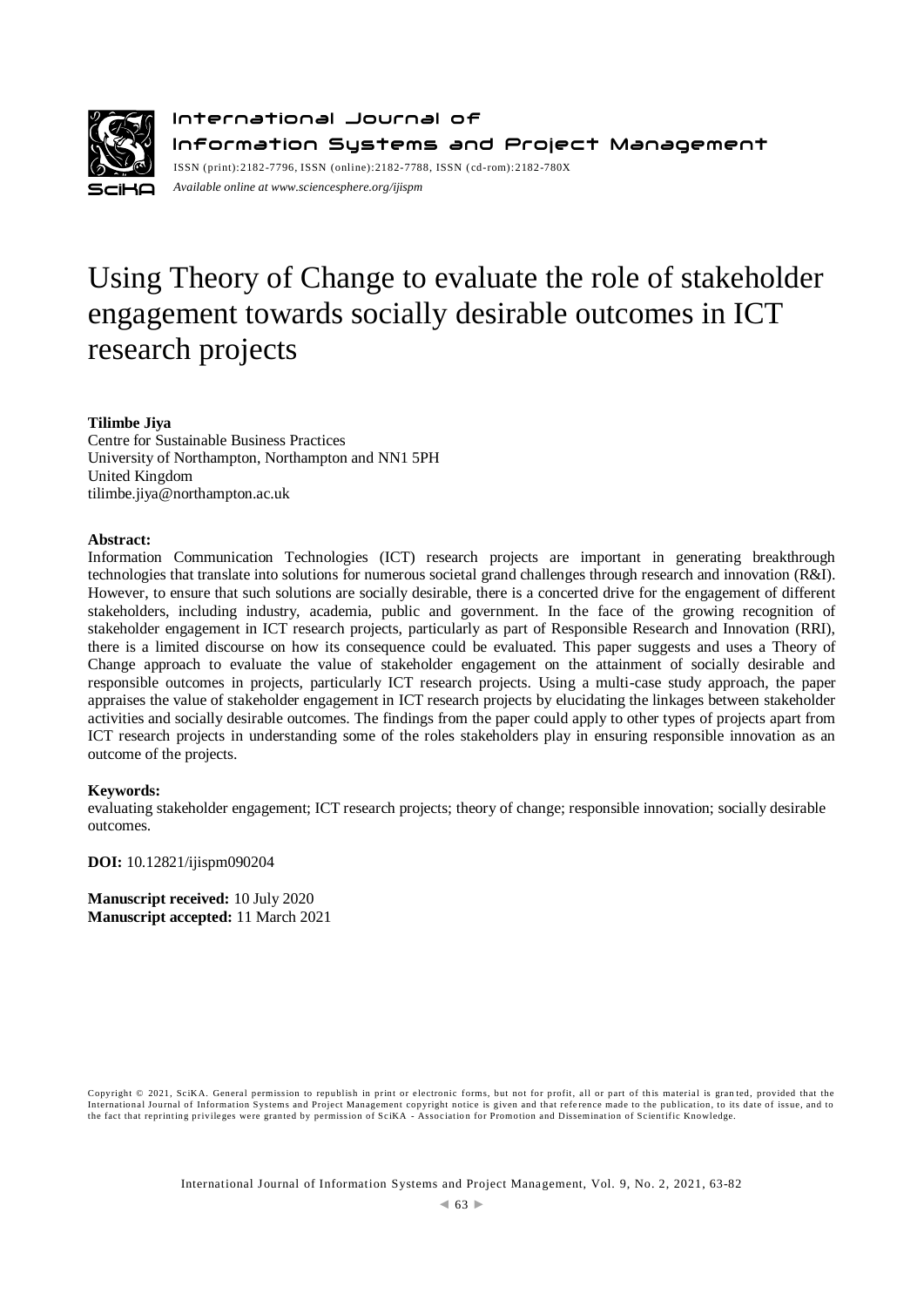Using Theory of Change to evaluate the role of stakeholder engagement towards socially desirable outcomes in ICT research projects

## **1. Introduction**

In an increasingly complex world, it has now become imperative for research and innovation initiatives that aspire to change society, to have a 'theory' of how this change will happen. These initiatives more often are pushed forward through projects. Every project or initiative is based on at least one assumption or hypothesis. Such an assumption or assumptions make a 'theory' of change. Projects or initiatives that aim for a socially responsible implementation involve different stakeholders in the research, development or implementation of innovation. Such projects include those focused on Information Communication Technologies (ICTs). ICT research projects are important in generating breakthrough technologies that translate into solutions for societal grand challenges. With the engagement of different stakeholders, including industry, academia, the public and the government, the solutions are expected to be societally acceptable and desirable. It has been suggested that stakeholder engagement plays an important role in encouraging responsible outcomes of research and innovation (R&I) [1]–[3]. Despite the growing recognition of stakeholder engagement in ICT research projects, particularly as part of Responsible Research and Innovation (RRI) there is limited literature to indicate how its value can be evaluated. There is a need to understand its worth to effectively support and improve activities in R&I, particularly concerning the attainment of socially desirable outcomes. Thus, this paper addresses the research question; how can we evaluate the merit of stakeholder engagement in attaining socially desirable outcomes in ICT research and innovation projects?

Looking through the literature, there are no set models for evaluating stakeholder engagement in this regard as suggested by Smith [4]. This means that when it comes to practical fieldwork, there is not much for practitioners to base the evaluation strategy or use a guide for effective and straightforward evaluation. For example, Mark et al. [5] point out the lack of approaches or a combination of approaches that could be used in evaluation especially in social sciences and qualitative evaluations [4], [6]. Considering such suggestions relating to approaches of qualitative nature, the use of a Theory of Change, as suggested in this paper works towards addressing that gap.

There are not many approaches that are directly geared towards the evaluation of the merit of stakeholder engagement in ICT research projects. Hence, this paper proposes using a theory-based evaluation approach called the Theory of Change. As such, the paper contributes to theory and practice by enhancing analytical skills for mapping the role and merit of stakeholder engagement in supporting the attainment of responsible outcomes in ICT research projects using a Theory of Change. The paper starts by providing a theoretical background on stakeholder engagement and evaluation. This is then followed by an introduction of the method that was used to inform the present paper before discussing the findings from a multi-case study. The results and discussion of the findings include a Theory of Change for stakeholder engagement in the five case projects that were used in the study.

#### **2. Background**

#### *2.1 Stakeholder engagement and RRI*

Stakeholders are vital in ICT research projects because of their various contributions towards the implementation of research and innovation processes. The concept of a stakeholder has been covered by many authors in different disciplines such as project management and business strategy [7], [8] and concertedly, they emphasize the relevance of stakeholders in making important decisions within an entity such as a project. Historically, stakeholder concepts were inherent in the early work of system theorists, but it was a seminal publication from Freeman [9] through his contribution to stakeholder theory that brought the stakeholder concept to the forefront of academic research [10]. Freeman introduced the concept of stakeholder in a way that shifted beyond the shareholder-centric view of organisations and therefore defined, a stakeholder as 'any group or individual who can affect or is affected by the achievement of the objectives' [9, p. 46] of a particular subject such as a project or R&I.

From a responsible research and innovation perspective, stakeholders include groups or individuals such as researchers, funders, local authorities, industry players, end-users and civil society organisations (CSOs). These stakeholders are critical for the success of the R&I [11]. This line of reasoning is usually referred to as instrumental stakeholder theory [12]. Basically, instrumental stakeholder theory provides a basic rationale for stakeholders to be engaged in R&I so that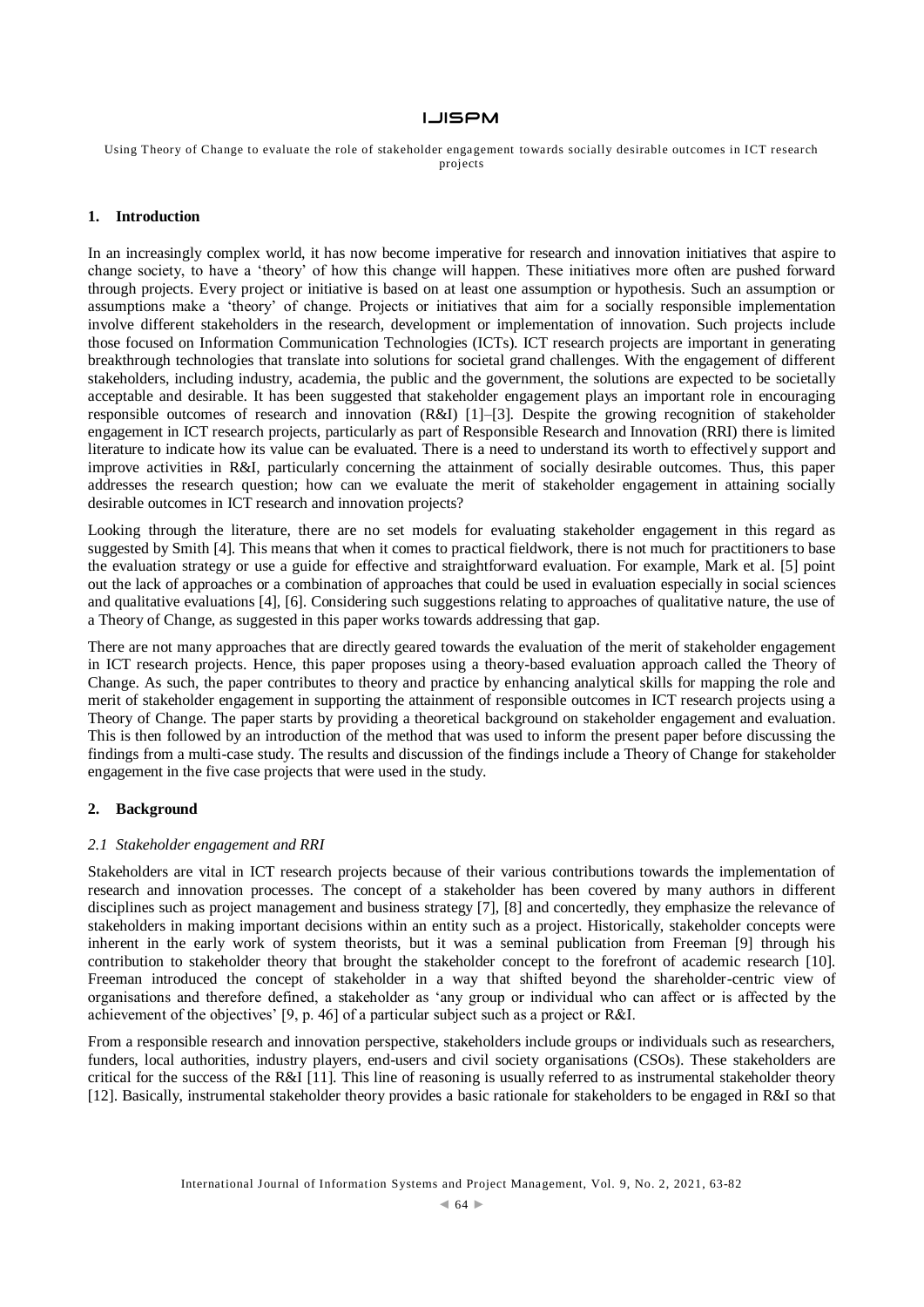#### Using Theory of Change to evaluate the role of stakeholder engagement towards socially desirable outcomes in ICT research projects

they contribute towards its direction in relation to certain aspects that affect its success such as finance, procedures and policy [12, p. 65] and the development of artefacts through processes such as user testing [13]–[15]. Of late, there has been a wave of literature on the engagement of stakeholders to contribute towards responsibility in research and innovation in projects under the notion of Responsible Research and Innovation (RRI) [16]–[19].

The notion of RRI emerged as a policy discourse at European Union (EU) level around 2011, underpinning key policy strategies and cutting across the Horizon 2020 work programme, which defines tackling societal challenges as one of its main priorities. RRI has emerged as an approach that aims to enhance the integration of science in society, specifically regarding the alignment of research processes and outcomes with the values, needs and expectations of society. There are a variety of definitions that exist in the academic discourse on RRI, and they share several aspects including an emphasis on the dimensions of anticipation, stakeholder inclusion, reflexivity and responsiveness [20]. Therefore, drawing on the review of the literature on RRI and a variety of definitions of RRI, a conclusion can be made that RRI in ICT research projects can be characterised by having stakeholder engagement with a focus on addressing societal needs and challenges. The stakeholder engagement supports ensuing research and innovation processes within ICT projects that actively engage and respond to a range of societal needs. Thus, stakeholder engagement facilitates a combined effort to anticipate potential problems, identify alternatives, reflect on underlying values and having a willingness from relevant stakeholders to act and adapt accordingly [21, p. 1164].

As such, stakeholder engagement as part of RRI is important in ICT research projects for the following reasons. Firstly, it can contribute to raising the level of discussion from an individual level to a collective or societal level aimed at considering both societal needs and implications of the project's outputs and outcomes for society [18]. Secondly, stakeholder engagement allows stakeholders to take a step back to illuminate and reflect on the underlying values that are important in ICT research projects [22], [23]. Thus, it could be claimed that stakeholder engagement can be useful in identifying, assessing and deliberating on issues that need to be reflected upon within ICT research projects.

# *2.2 Importance of ICT research projects*

With growing societal issues, there is always a need for innovative solutions that can address them. For these solutions to materialize, ICT research projects are drivers for the ideas and processes that bring them about. In ICT research projects, new enabling artefacts and applications are emerging, which have the potential to improve society and address some of the pressing societal challenges met by society nowadays [24]. These novel technology artefacts will continue to play an important role in responding to major societal challenges such as an ageing population, health and social care, sustainable energy, inclusion, education and security. The importance of ICT research projects has been acknowledged by governments and many scholars [24]–[27]. For example, the EU has stated that ICT research is important because it enables mastering and shaping the future developments of ICTs so that the demands of society are met. In the same light scholars has pointed out the importance of ICT research projects in the development of these technologies. Some scholars have acknowledged the importance of ICT research projects in improving society wellbeing [28], economy [29], health [25], productivity [30] and of late they have been a surge of ICT research projects that are directed towards creating a sustainable environment [27], [31]. On top of this, the outcomes and outputs from these projects have an impact on social behaviours, democratic processes, economy and policies [24]. Therefore, considering the motivation of this paper, ICT research projects provides a readily available arena to explore and understand how stakeholder engagement contribute towards socially desirable outcomes in R&I.

#### *2.3 Understanding the value of stakeholder engagement*

Considering the discourse on the role of stakeholder engagement in ICT research, it is pertinent to understand its value. However, there are not many approaches that are directly geared toward such an endeavour. Hence, this paper used a theory-based evaluation approach called the Theory of Change. In general, evaluation is about generating knowledge about a phenomenon [5], that could be used for learning and improvement [5], [32]. The phenomenon or subject being evaluated is sometimes referred to as an evaluand [4]. In this paper, the evaluand is the value of stakeholder engagement in ICT research projects with regards to the attainment of socially desirable outcomes. There is a lot said about the purpose of evaluation in research projects including those related to ICT. For example, some have suggested that evaluation may be used to pose certain questions on the relative merit of a specific aspect of R&I in projects [33]. Also,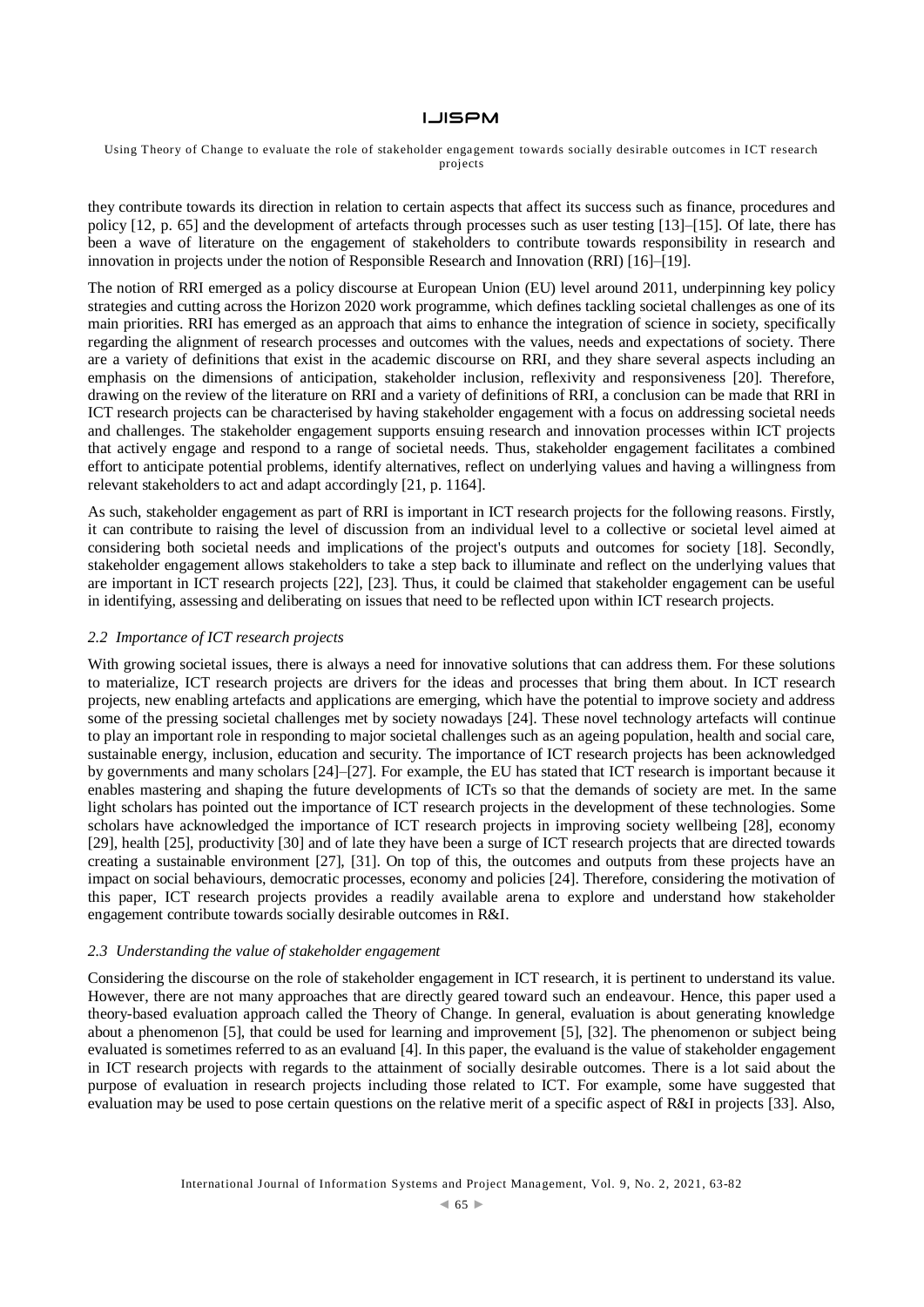#### Using Theory of Change to evaluate the role of stakeholder engagement towards socially desirable outcomes in ICT research projects

it may be used to ascertain the difference an evaluand such as stakeholder engagement is going to make, for example in R&I or society [34], [35]. Besides, evaluation can also be used to assess society's learning, change of behaviour and success towards specified goals in ICT research projects [36]. In a nutshell, 'evaluation provides evidence that an evaluand such as stakeholder engagement has achieved a particular end' [33, p. 12].

# *2.4 Theory of Change*

One approach to evaluation is the theory-based approach (TBA) [37], [38]. There are numerous strands of TBA and their discussion is outside the scope of this paper [39], [40]. That said, this paper uses one of the strands of TBA called a Theory of Change. The basis for the theory-based approach is that the assumptions and beliefs that are fundamental to an evaluand such as stakeholder engagement can be expressed in terms of a series of causes and effects [39]. Theory of Change is defined in several ways. For instance, Weiss [39] defines a Theory of Change as 'a theory of how and why an initiative works' [40, p. 502]. On the other hand, Kubisch and Connell [41] define it as 'a systematic and cumulative study of the links between activities, outcomes, and contexts of the evaluand' [41, p. 2]. Recently, Rogers [42] defined a Theory of Change as 'an explanation of how activities are understood to produce a series of results that contribute to achieving the final intended impact' [42, p. 1]. The cross-cutting theme in these definitions indicates that the Theory of Change can be used to evaluate stakeholder engagement by determining its intended outcomes, the engagement activities expected to achieve those outcomes and the contextual factors that may affect the implementation of activities [43, p. 2].

Therefore, Theory of Change as a theory-based approach helps us understand how stakeholder engagement contributes towards an intended change or outcome. Using a Theory of Change, the evaluation not only shows how much change has occurred as a result of a project but also tells how the change occurred, therefore, highlighting areas along the line where there are failures affect the intended outcomes [41], [44], [45]. Nonetheless, a drawback of using a Theory of Change is the inability of many stakeholders to make plausible and non-contentious assumptions about linkages between their engagement activities and outcomes [46]. The feasibility of the Theory of Change is determined by the capacity of the project's stakeholders and evaluators to identify, prioritize, and then assess the key activities and contextual factors. In most cases, evaluators and stakeholders tend to look back on the evaluand and then construct convincing tales of why an outcome materialized or not.

In general, Weiss [39] and Nakrošis [47] mentions that a Theory of Change aims to describe the actual mechanisms that relate to desirable outcomes. For example, as an assumption, if stakeholder engagement is associated with increased ethical consideration in R&I within ICT research projects, the mechanism may be the 'consultation' and linkages might be the 'knowledge' and 'awareness' that the consultation provides. This kind of cause-and-effect process and the description of the mechanisms and their related outcomes are normally illustrated through the construction of models that depict how an evaluand (stakeholder engagement) work and they are used to guide the formulation of evaluation knowledge [39], [45], [48]. The Theory of Change facilitates a segmental approach in understanding the different elements of stakeholder engagement to get a full picture at the end of the process. Thus, using a Theory of Change draws attention to the key areas to focus on in evaluating stakeholder engagement in ICT research projects when it comes to producing socially desirable outcomes.

#### *2.5 Evaluating stakeholder engagement using the RRI lens*

Although extensive research has been carried out on the evaluation of stakeholder engagement in many contexts of research projects including those involved with ICT [49]–[51], no single study exists which specifically looks at the evaluation of stakeholder engagement through the lens of RRI. The RRI lens is informed by different accounts of RRI [17], [18], [20] and provide a starting point for incorporating RRI into evaluation. In these different accounts of RRI, there are cross-cutting key conceptual features that give a concerted picture of what could be regarded as socially desirable in ICT research projects.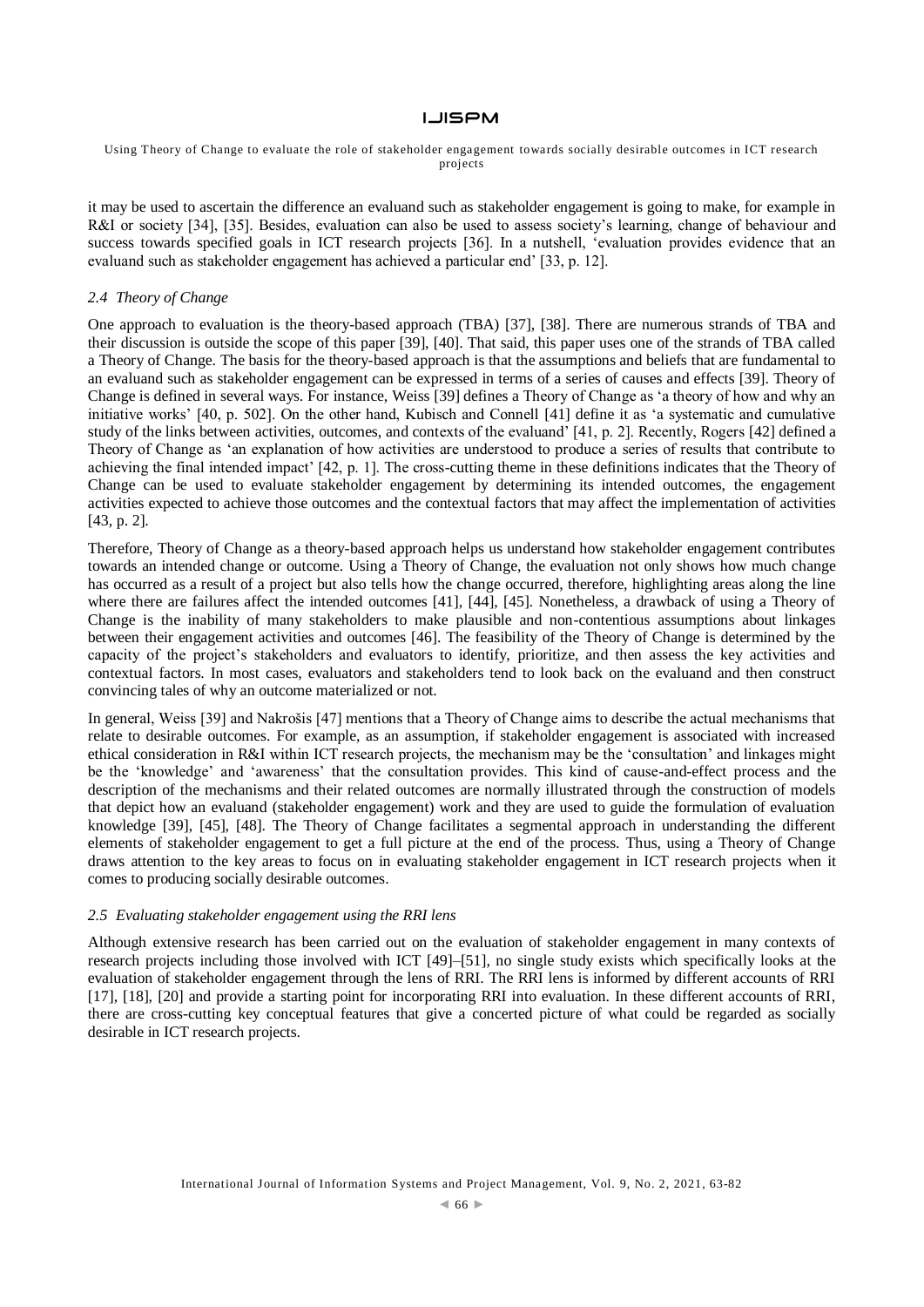Using Theory of Change to evaluate the role of stakeholder engagement towards socially desirable outcomes in ICT research projects

These key conceptual features include:

- Engagement of stakeholders: ensures an acceptable and socially desirable production and uptake of the outputs and outcomes of ICT research projects in society, diverse views from stakeholders should be considered [18, p. 11].
- Openness and transparency: involves a balanced and meaningful discussion of research and its implications in order to facilitate stakeholders' understanding and examination of R&I that exists in ICT research projects [17].
- Anticipation and reflection: involves deliberating on assumptions and values underpinning R&I in support of anticipation [18, p. 13].
- Responsiveness: encourages the sensitivity to the unfolding of a diversity of value positions and the absence of a consolidated knowledge for responsible innovation processes and practices Stilgoe et al. [20].

Evaluating stakeholder engagement by using the RRI lens is necessary to understand how stakeholder engagement plays a role in the attainment of socially desirable and acceptable outcomes in ICT research. This will help in improving the implementation of responsible innovation in ICT research. Evaluating stakeholder engagement in light of RRI provides a reflection point for both theory and practice.

As pointed earlier in this paper, RRI in ICT research projects ensures that R&I activities and outcomes should be acceptable and desirable and one way of achieving such goals is by engaging stakeholder engagement to address the grand societal challenges that concern society. This then raises a need for understanding and assessing whether, and in what way the stakeholder engagement is likely to address these grand societal challenges. Many scholars [6], [52], [53] hold the view that evaluation provides an understanding of stakeholder engagement in research projects and the outcomes that result from it. Proportionately, evaluating stakeholder engagement within the context of RRI may be useful for understanding the outcomes that relate to the attainment of responsible outcomes and support framing stakeholder engagement in ICT research projects.

## **3. Method**

## *3.1 Case study approach*

The paper used a case study approach because it was ideal for investigating stakeholder engagement that exists in a 'real-life context within a boundary' [54, p. 23] which are the ICT research projects used as cases. The case study strategy was also ideal because it gave the participants (stakeholders) an authoritative and in-depth explication of their views on how they think or interpret their engagement in ICT research projects in light of responsible research and innovation without the researcher's control. Although the case study strategy is considered ideal, one of the argument against its use is that the findings from the case studies cannot be generalised to other contexts [55]. This was nevertheless addressed by using five cases [54] which are identified in Table 1 below. The five case projects have a variety of contextual factors for stakeholder engagement, and therefore findings could be applied to other ICT research projects that are related. Also, the issue with reliability and validity of findings from case studies [56, p. 123] was addressed by combining data sources. The data was sourced from documents, questionnaires and semi-structured interviews with participants from the case projects.

Table 1 describes the sample of the cases that were considered for the case study based on purposive sampling. Five projects out of the 10 were purposely selected to be part of the case study based on their accessibility. The selected cases were Projects D, E, F, G and I. Most importantly, the cases were selected because the contextual conditions of the cases were similar and pertinent to understanding the phenomenon under inquiry which was the role of stakeholders in ensuring that their aims were responsibly achieved. Also, these cases were selected for literal replication [57], that is, there were selected to predict similar results.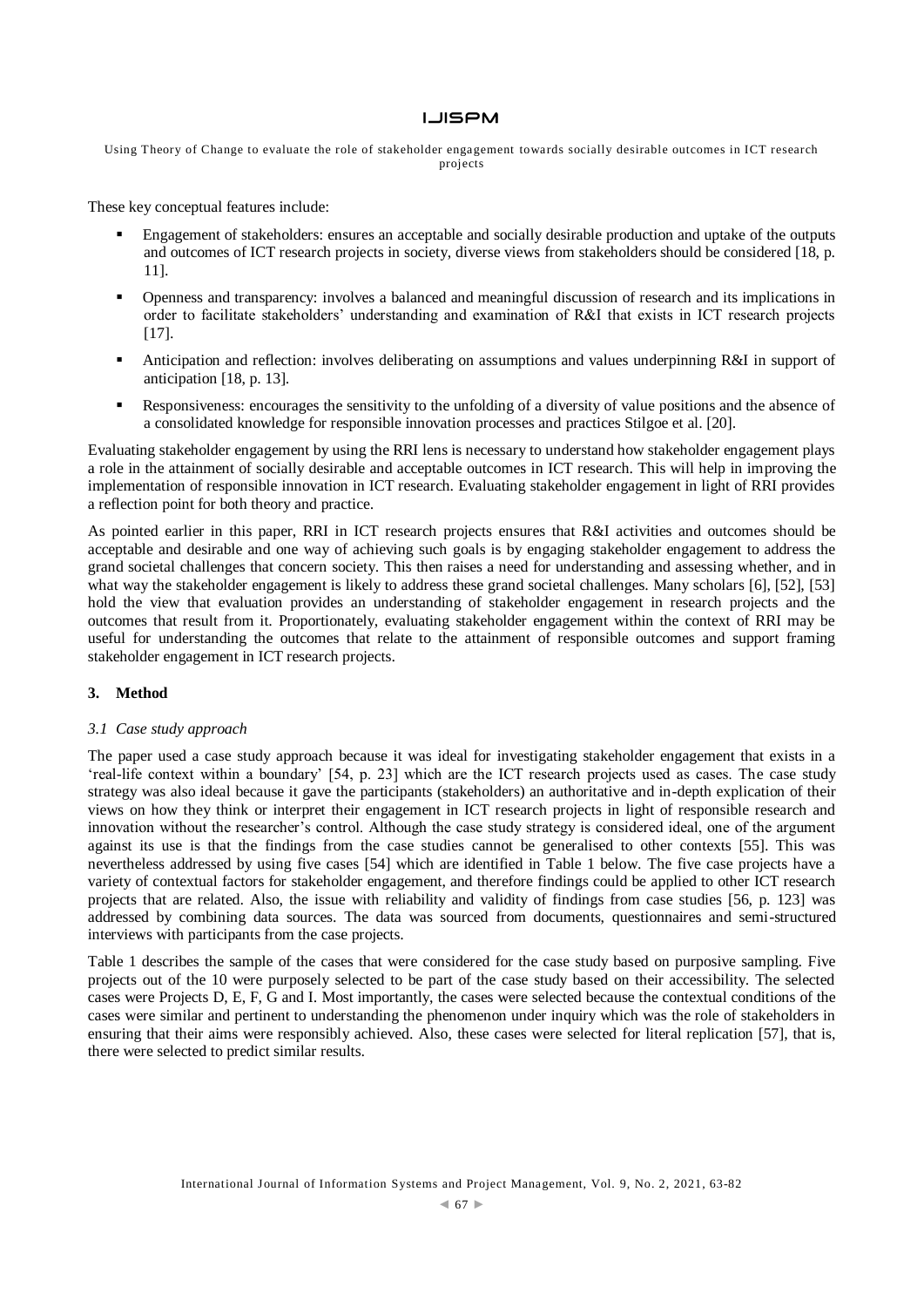Using Theory of Change to evaluate the role of stakeholder engagement towards socially desirable outcomes in ICT research projects

Table 1: Description of the cases

| Project     | <b>Social Challenge</b>      | Aim                                                                                                                                                                                                     | <b>Accessibility</b> |
|-------------|------------------------------|---------------------------------------------------------------------------------------------------------------------------------------------------------------------------------------------------------|----------------------|
| A           | Health                       | To improve the communication channels and<br>social connections of children with a<br>degenerative disease through the of use Brain<br>and Neural Computer Interface (BNCI)                             | No.                  |
| B           | Health                       | To link Brain/Neural Computer Interaction<br>(BNCI) technologies with other novel and<br>emerging types of ICTs.<br>develop<br>to<br>technologies that would support<br>severely<br>disabled users      | No                   |
| $\mathbf C$ | Health                       | To establish how ICT can be used for patients<br>suffering from a chronic organ-related<br>condition                                                                                                    | No.                  |
| D           | Environmental<br>degradation | To use ICTs to support environmental<br>sustainability through energy optimization                                                                                                                      | Yes                  |
| E           | Gender/Education             | To foster gender inclusivity in STEM subjects<br>such as ICT                                                                                                                                            | Yes                  |
| F           | Education                    | To determine and improve the use of ICT in<br>transforming<br>education<br>provision<br>in<br>secondary schools                                                                                         | Yes                  |
| G           | Health impairment            | improve hearing<br>To use ICT<br>aid<br>to<br>technologies                                                                                                                                              | Yes                  |
| н           | Health impairment            | To exploit ICT and other technologies in<br>assessing and treating the Autistic Spectrum<br>Disorder in children in a more "natural" home<br>environment where non-obtrusive techniques<br>will be used | No.                  |
| I           | Environmental<br>degradation | To use ICT in developing a dynamic traffic<br>management system to improve air quality                                                                                                                  | <b>Yes</b>           |

#### *3.2 Data collection and analysis*

Data were collected in two phases and was analysed following an interpretivist viewpoint. This means the paper views social reality as embedded within social settings such as projects and that reality can be interpreted from subjective opinions, views and values rather than a hypothesis testing process [58].

The first phase involved 20 semi-structured interviews with purposively selected key stakeholder informants and then there was a follow-up phase which involved a further eight semi-interviews with a sample of key stakeholder informant from the first phase. Also, 50 evaluation questionnaires were given to different stakeholders that were in the case projects to understand their experiences. Documents such as project reports and web pages were also used to understand the context of the stakeholder engagement.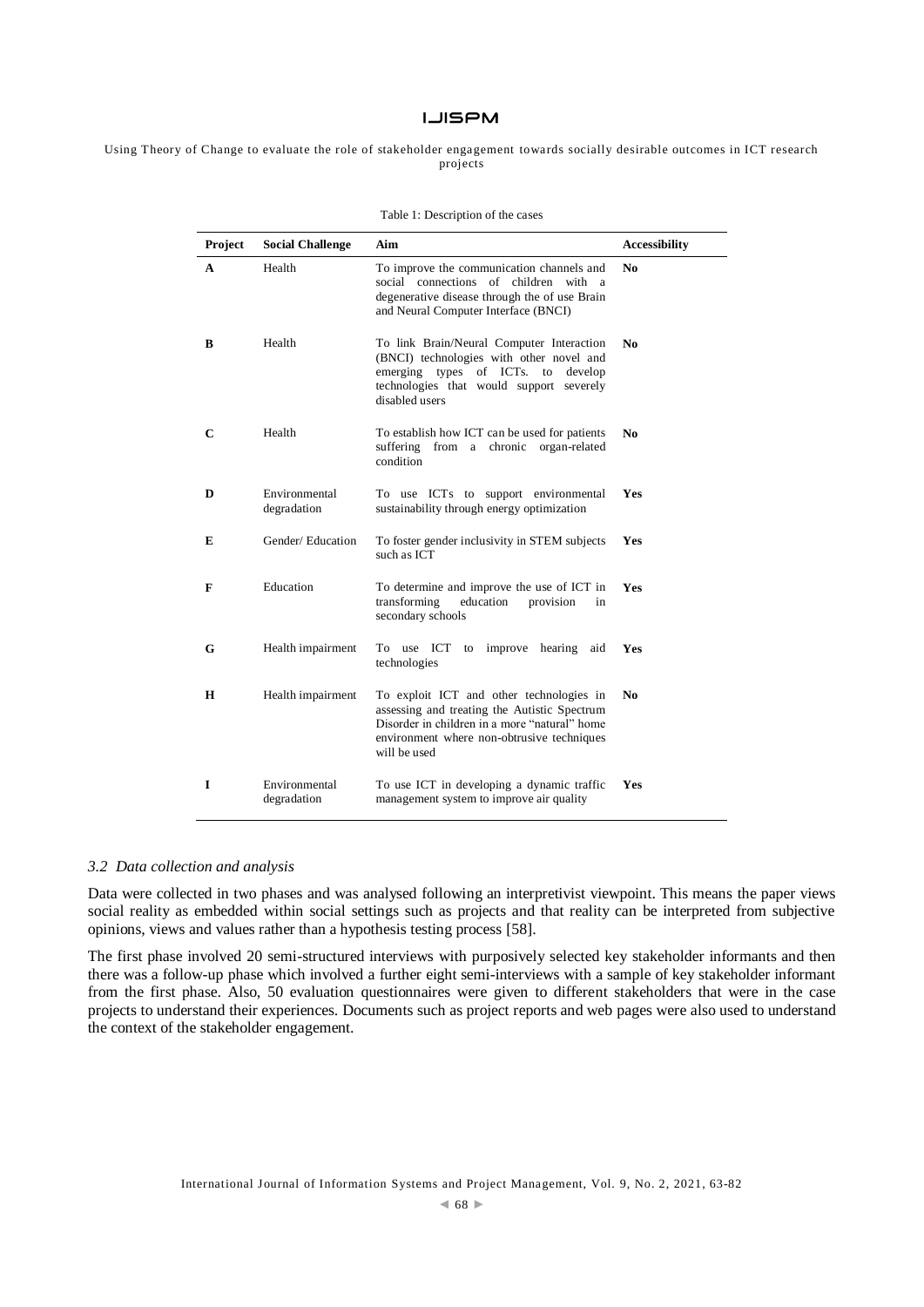#### Using Theory of Change to evaluate the role of stakeholder engagement towards socially desirable outcomes in ICT research projects

This paper used a hybrid thematic data analysis. With the hybrid thematic data analysis, codes were developed both inductively and deductively in Nvivo. The hybrid approach deductive codes shown in Table 2 below were used to give the researcher a starting point for the coding process. The high-level deductive codes were determined based on stakeholder theory and RRI literature.

| <b>Code label</b>                   | Column A                                                                                                                                                                                |  |
|-------------------------------------|-----------------------------------------------------------------------------------------------------------------------------------------------------------------------------------------|--|
| Nature of engagement stakeholder    | The form and type of stakeholder engagement<br>activities conducted by the stakeholders that<br>were engaged in the ICT research projects.                                              |  |
| Rationale for engaging stakeholders | The reason and motive for engaging the<br>stakeholders in the ICT research projects. This<br>includes a look at their role in the research<br>process.                                  |  |
| Outcomes of stakeholder engagement  | The results for engaging the stakeholders in the<br>projects, particularly those that would relate to<br><b>RRI</b>                                                                     |  |
| Context of stakeholder engagement   | The circumstances that form the setting for the<br>stakeholder engagement in the ICT research<br>projects. These circumstances are those which<br>can be fully understood and assessed. |  |
| Stakeholder identification          | The process and identification process aspects<br>of the stakeholders                                                                                                                   |  |
| RRI application                     | The relevance of the key RRI features as<br>developed in the RRI literature.                                                                                                            |  |

Table 2: High-level deductive codes

Once the deductive codes were established, based on a predefined coding frame [59], they were then applied to the text in transcripts to identify meaningful fragments of text. Through an iterative cross-case data analysis, inductive codes emerged from the data that was collected through the interviews emerged. Analysis of the text at this stage was guided, but not confined, by the predefined codes. During the coding of transcripts, inductive codes were assigned to segments of data and categorised to describe a new theme observed in the text [60, p. 9]. The themes then informed the construction of a Theory of Change for stakeholder engagement in the case projects.

## **4. Results and discussion**

This section presents a discussion of the results from a cross-case analysis of the five individual case projects including Project D, E, F, G and I. The results, analysis and discussion inform the Theory of Change for the value of stakeholder engagement in the attainment of socially desirable outcomes in ICT research projects. The section begins by presenting a construct depicting the Theory of Change in Figure 1 below and then it is followed by a discussion of the elements that are part of the Theory of Change. The Theory of Change is constructed based on the key elements for evaluating stakeholder engagement with reference to an application of RRI that were analysed using the deductive codes in Table 2 above.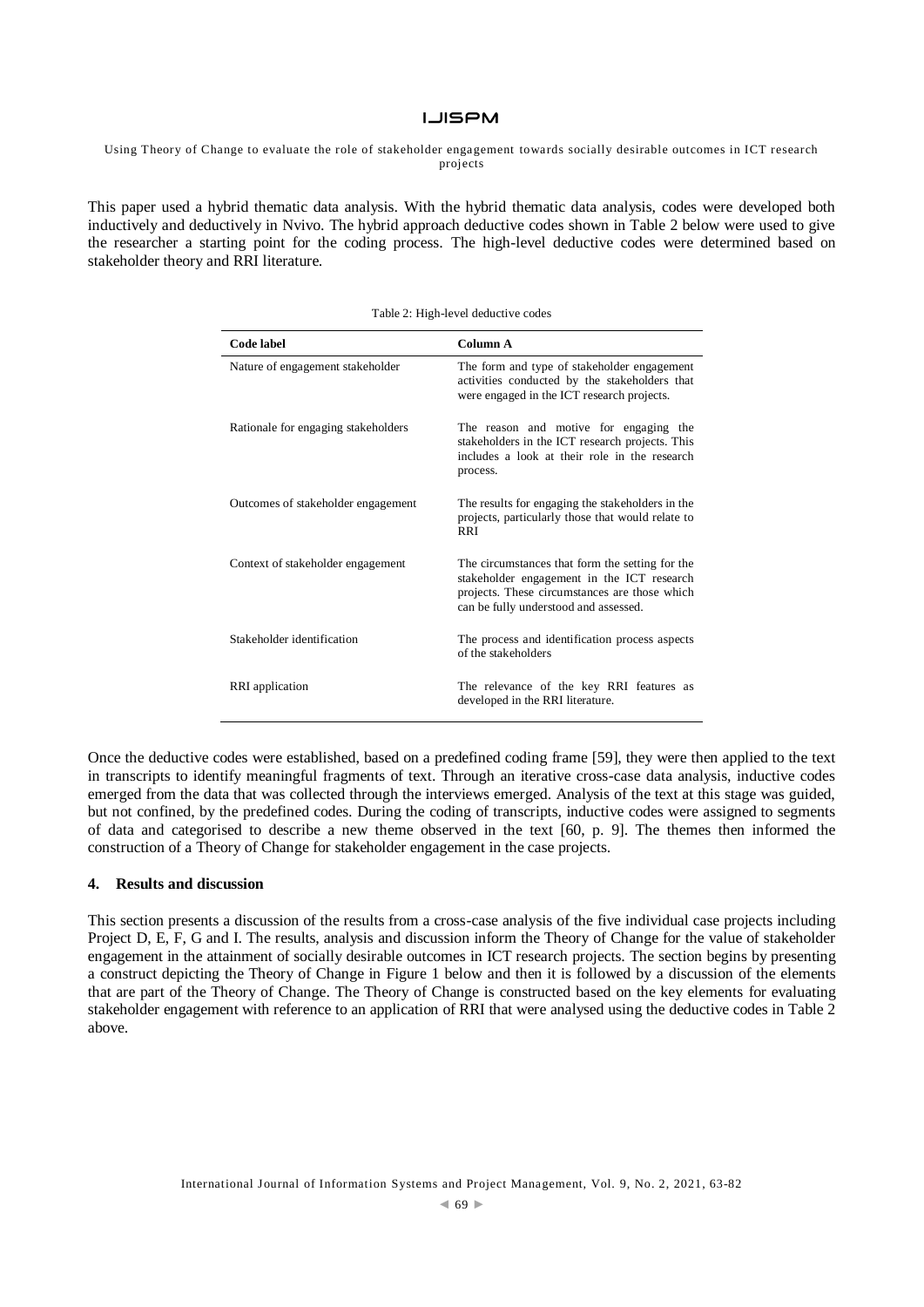Using Theory of Change to evaluate the role of stakeholder engagement towards socially desirable outcomes in ICT research projects



Figure 1: Theory of Change for Stakeholder engagement in ICT Research Projects

# *4.1 Key elements for evaluating stakeholder engagement*

The elements for evaluating stakeholder engagement were realised from the theoretical and empirical insights to provide the analytical framework for constructing a Theory of Change (Figure 1). The Theory of Change was used in understanding the socially desirable outcomes of engaging stakeholders in the projects, project activities expected to achieve those outcomes and the contextual factors that influenced the activities. Thus, 17 cross-cutting themes emerged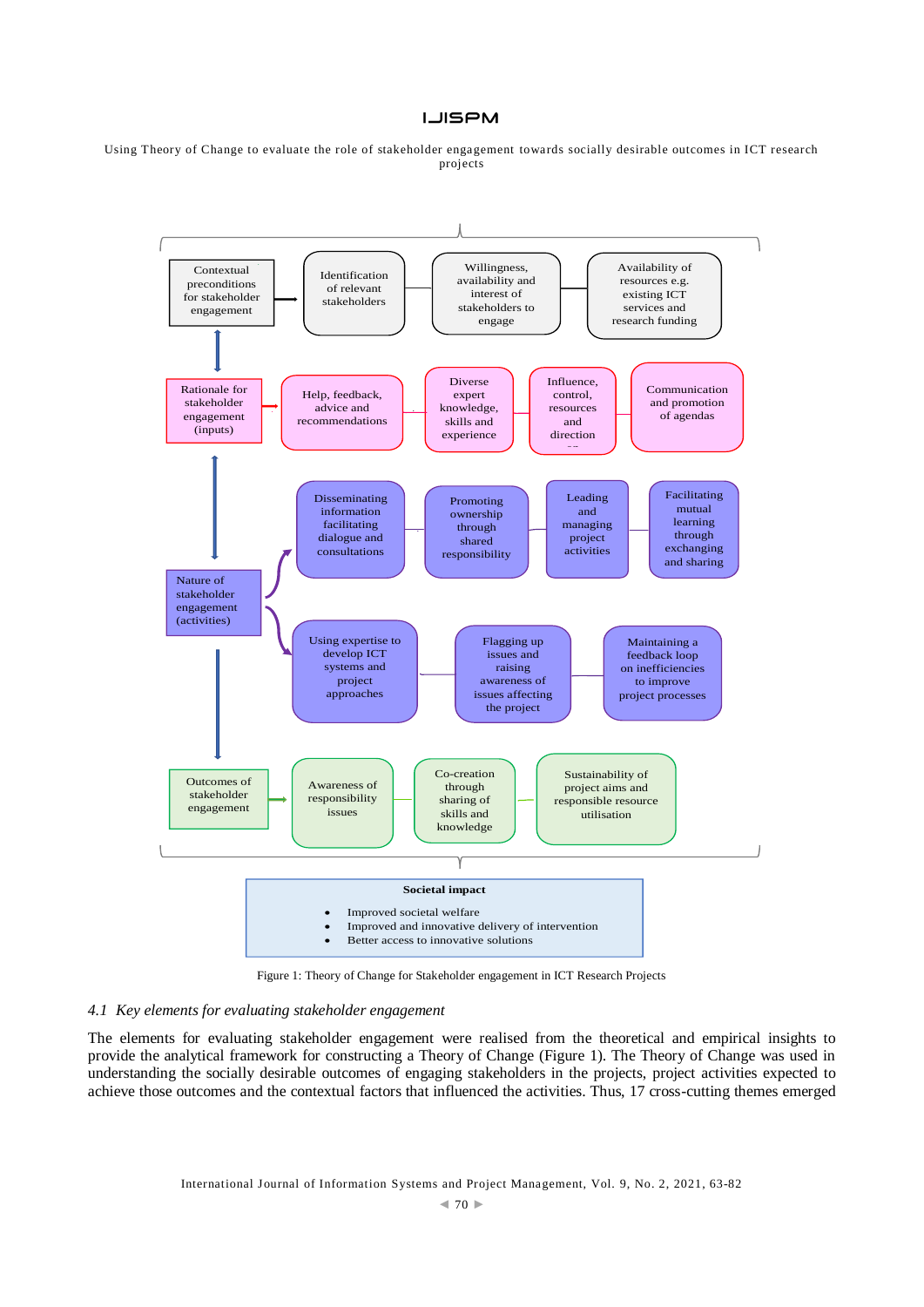## **LJISPM**

#### Using Theory of Change to evaluate the role of stakeholder engagement towards socially desirable outcomes in ICT research projects

from the five case projects. From these themes, five main common insights were derived, and they were termed key elements. The five key elements to consider when evaluating stakeholder engagement were contextual factors; identification of stakeholders; nature of stakeholder engagement; the rationale for stakeholder engagement and the outcome of stakeholder engagement. These will be discussed below.

# *4.1.1 Contextual factors*

In all the five case projects contextual factors were very important for stakeholder engagement to be effective towards the attainment of socially desirable outcomes in the ICT research projects. This concurs with the suggestion by Connell and Kubisch [41] that contextual factors are likely to influence the effectiveness of stakeholder engagement activities and outcomes that result from those activities. As such, contextual factors are an important element to evaluate. The stakeholder engagement activities were taking place within a context of action, which was the ICT research projects. Therefore, as suggested by Stufflebeam and Shinkfield [61], it was essential to understand the different aspects of the context of action in which the stakeholder engagement was taking place. This was necessary because the lessons that were learnt from the five cases could be extrapolated to future project evaluation activities and stakeholder engagement efforts. Therefore, what was learnt in the five cases could be used to identify, prioritize, and then assess the key stakeholder engagement activities and contextual factors that are likely to influence a valuable engagement [41], [43], [44] towards the attainment of socially desirable outcomes in ICT research projects.

Principally, two main areas of focus under contextual factors emerged in all five ICT research projects and are discussed below.

## *4.1.1.1 Resources as an enabling factor*

It was recognized that resources are a fundamental enabling factor that is necessary for stakeholder engagement to be effective. The availability of research resources was paramount in ensuring that the stakeholder engagement and its associated activities were effectively organized to carry out the scope of work that achieved beneficial change. For the stakeholder engagement to be of value, necessary resources (financial, human or material) for the stakeholders to come together and work towards specific aims were provided in some of the projects.

For example, in Project D, for the stakeholders to have a fruitful engagement, there was a provision of research funding and an existing ICT infrastructure to support the research on the ICT system that was being developed. In all five projects, the funding was accessed through research funding institutions and industry partners. In the case of the infrastructure, this was mainly important in three projects, Projects D, E and F due to the nature of their research. Also, for valuable stakeholder engagement, there was a requirement for human resources, which was crucial in ensuring that the process was efficient and effective towards achieving positive goals [62], [63].

## *4.1.1.2 Willingness to assume expected roles*

Another important area was the uptake of expected roles by stakeholders that were engaged. Despite the expectation by the project sponsors and principal researchers to involve stakeholders that would assume different roles, sometimes the engagement was not as successful as would have been expected. From all cases, the two main issues were the appropriateness and willingness of the stakeholders to take up the different roles as part of their engagement. Core to these issues was a lack of interest by some identified stakeholders. Stakeholders that were expected to be highly engaged in the ICT research projects were prioritising other commitments. Therefore, to improve stakeholder engagement, perhaps it is necessary to make the engagement process more interesting and provide ample resources to support the stakeholder engagement process [64]. As a result, this could yield positive uptake of roles. Such positive examples of role uptake may include increased attendance of stakeholder engagement activities, providing timely feedback or constructive comments on progress and projects' deliverables.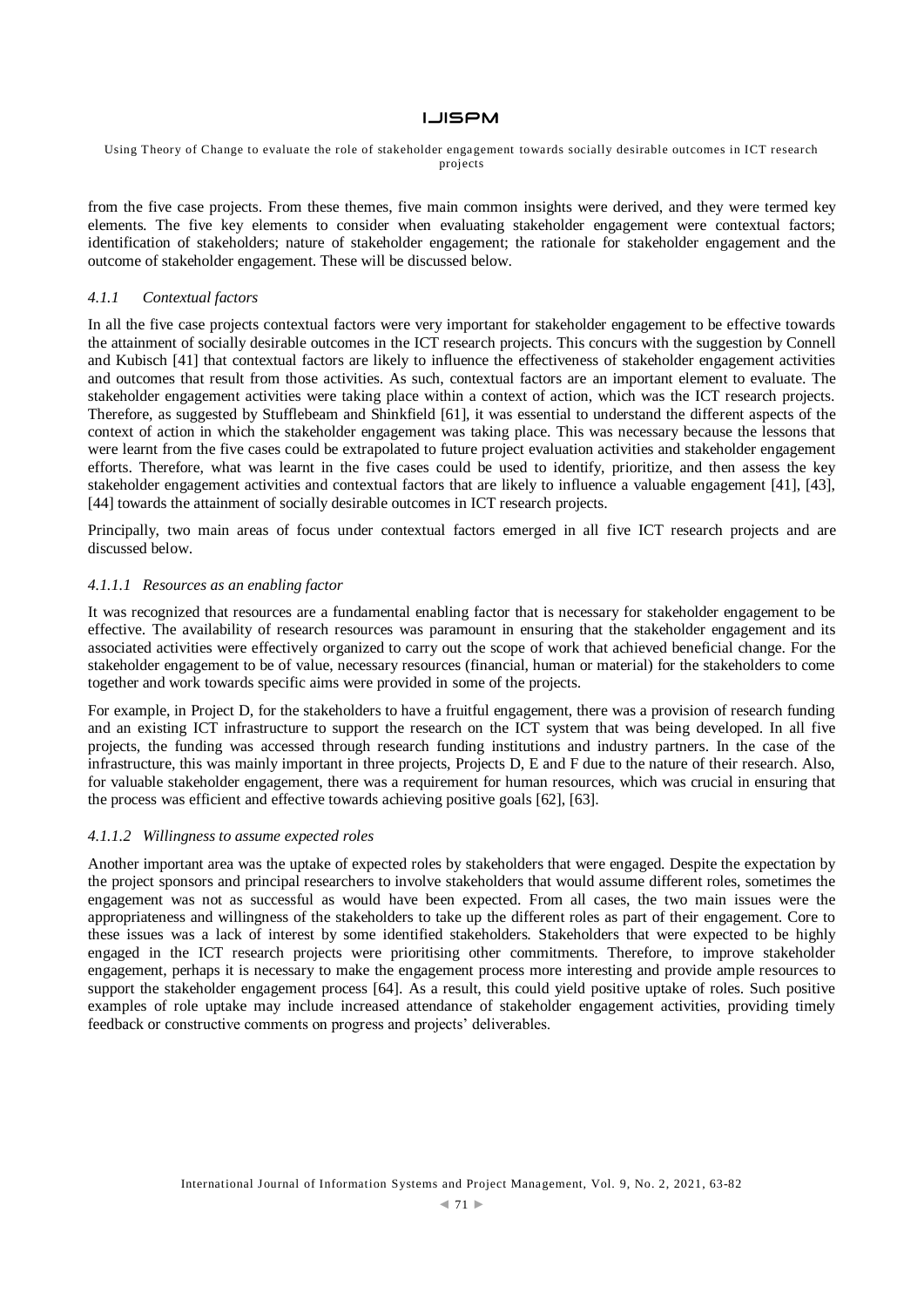Using Theory of Change to evaluate the role of stakeholder engagement towards socially desirable outcomes in ICT research projects

## *4.1.1.3 Identification of stakeholders*

The identification of stakeholders is essential for the effectiveness of the stakeholder engagement process because it helps the ICT research projects to achieve their aims by scoping which stakeholders will support the attainment of different outcomes [63], [65], [66]. In all the five ICT research projects, the identification of stakeholders for engagement was similar. The identification of relevant stakeholders for engagement was mainly based on two broad thematic categories, the process of identification and timing of the identification.

With regards to the process, in all five cases, stakeholders were identified based on existing networks. Stakeholders were mostly identified because there was someone who knew them either because of a past encounter or was known to have some experience or expertise that was relevant to the aims of the ICT research projects [66]. This was a trend in all the cases were stakeholders experience or expertise was crucial in identifying the stakeholders to take up roles (as mentioned by Bryson et al. [63]). These roles were wide enough to include those who were actively involved in research in all five cases and those who were there to represent the public interests [65] for example, researchers and end-users.

In all the five ICT research projects, stakeholders were identified ex-ante [67, p. 24] that is, the stakeholder identification took place in advance. However, it also emerged that in some of them there was an ad-hoc identification of stakeholders that is, the identification took place as the project activities progressed. In Project I, stakeholders were only identified ex-ante, and none were identified during the research. Perhaps this was due to the nature of the research that was being undertaken in the research project. The research in Project I only needed to have the stakeholders identified at the beginning and be engaged throughout the whole R&I process until the final output and outcomes were achieved. This was contrary to Project D, G and F where the identification was happening iteratively at all stages of the research process as recommended by Reed and Curzon [67].

In all the five case research projects there was a wide range of stakeholders identified. From the data collected it could be seen that there were stakeholders who were identified because of their expert knowledge as scientists, researchers and project managers. Apart from expert knowledge, some stakeholders were identified because of their experiences. These stakeholders were engaged in the research projects to share their lived experiences, values and expectations in developing or implementing desirable ICTs [1], [68]. For example, Project G engaged teachers who were not experts in ICT but were capable of bringing rich knowledge that was necessary for the effective implementation of ICTs in secondary school education. The identification of a wide range of stakeholders was ideal for matching the users' expectations and the usability of the ICT systems that were being developed or implemented in the ICT research projects [69].

## *4.1.2 Rationale for stakeholder engagement*

One noticeable thing was that the rationale for the engagement varied according to the stage of the project and the objectives that the research projects were trying to achieve at a respective stage [63]. From the analysis of the five cases, it was realised that the main rationale for stakeholder engagement is to bring together different stakeholders to embed anticipation and reflection into practice within the R&I processes to stimulate new ways of addressing societal challenges and therefore achieve socially desirable outcomes [1], [19], [72]. In the five cases, the rationale for stakeholder engagement included the following.

## *4.1.2.1 Consultation*

Different stakeholders were brought together to consult on how the projects could address the societal challenge that each ICT research project was focusing on respectively. Corresponding to Bryson et al. [63], stakeholders were engaged so that they could provide feedback on the different aspects of the ICT research projects. Also, there was a consultation to raise awareness of the potential responsibility issues and how they affect society [18]. As an example, in Project D building users and researchers were engaged in consultative interactions throughout the whole R&I process to develop an ICT interface that was easy to use and understand. The consultation was either conducted during promotional activities at stakeholder engagement events or through the project's dedicated online forum. Similarly, in Project F, the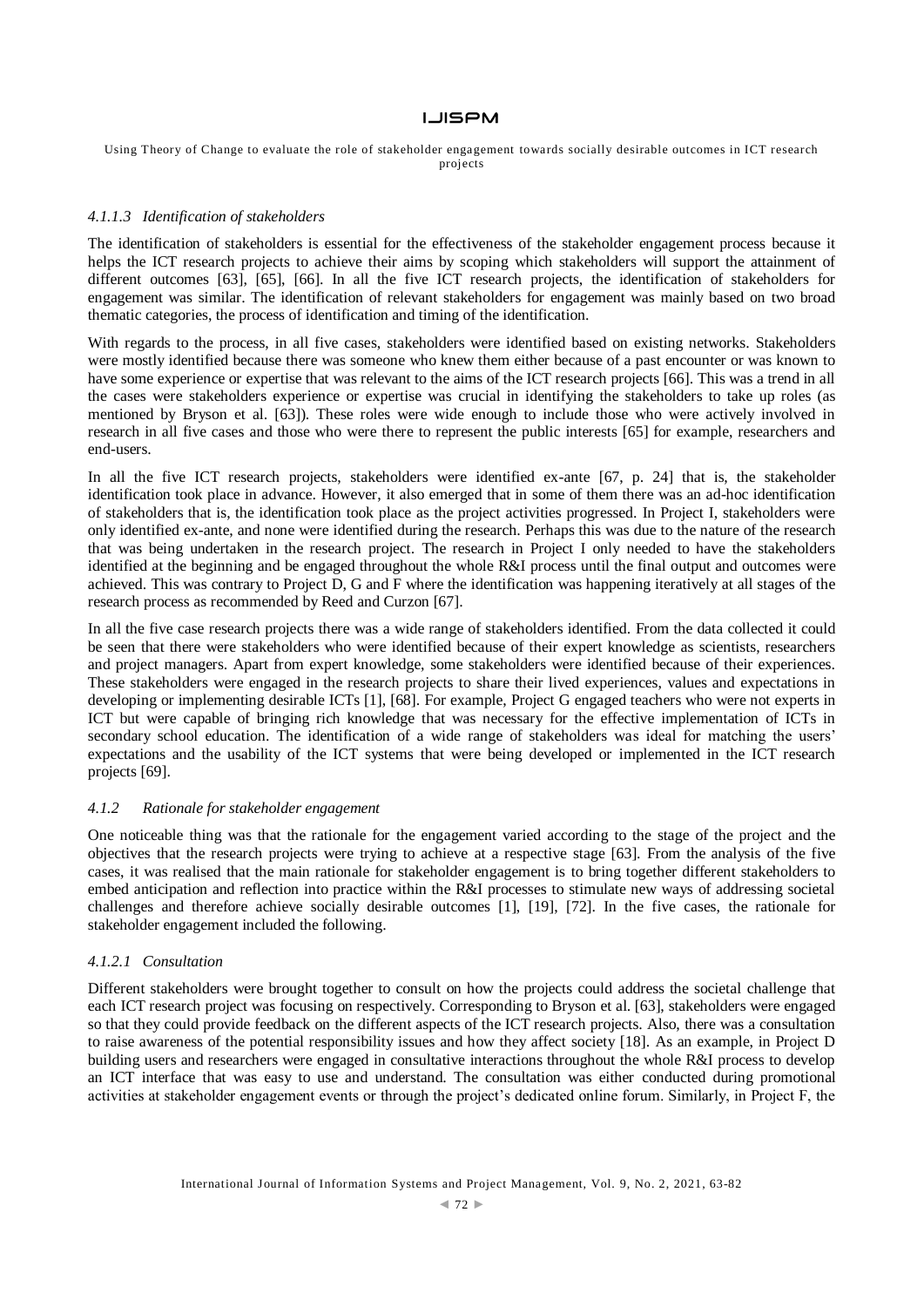Using Theory of Change to evaluate the role of stakeholder engagement towards socially desirable outcomes in ICT research projects

rationale behind stakeholder engagement was to have consultations with an aim to bring in different perspectives from the stakeholders who had different experiences and backgrounds [73].

Regarding the socially desirable outcomes, the consultation was very supportive towards realizing them in all the five ICT research projects because it facilitated inclusiveness in the research processes. The consultation afforded the anticipation of moral concerns about the research's intended outputs including issues with potential harm.

## *4.1.2.2 Control and direction*

Some of the stakeholders were engaged to control and direct the research projects towards the attainment of their aims in a desirable way. The control and direction were dependent on the expertise, experience and background of the stakeholders. For example, in Projects I and F, for some of the stakeholders, their engagement predominantly was in the form of directing the research efforts towards managing the implementation of a methodology and coordination of different tasks. As a result of such coordination, there was a lot of co-creation and inclusion of different perspectives from those who were engaged in the project.

## *4.1.2.3 Mutual learning*

The other rationale for stakeholder engagement was that stakeholders should learn from each other. Learning among the stakeholders was common in all five cases. From the findings, it was established that different stakeholders were engaged, on the one hand, to share their expertise and knowledge, and on the other, to learn things that they were not aware of, or had limited knowledge about before the engagement (see [20], [66]). For example, in Project G the rationale for stakeholder engagement was that different stakeholders from industry, academia and local authority combined their knowledge to come up with a solution for improving air quality using ICT. Similarly, in Projects D, G and F, the motive behind stakeholder engagement was to bring in stakeholders other than the experts to learn and get information on the issues that were affecting the society such as seclusion because of hearing loss, reduced education performance in secondary and high carbon dioxide (CO2) emissions in buildings. These stakeholders learnt a lot through the dialogue (as mentioned by Blok [71]) that was taking place in the ICT research projects through fora, blogs and stakeholder engagement events. By being part of the dialogue, they provided feedback, knowledge and shared experiences with those who had the expertise to learn and implement the research successfully [20]. Concerning achieving socially desirable outcomes, mutual learning helped those engaged to pre-empt societal concerns and provide innovative suggestions to the dilemmas of R&I in ICT.

## *4.1.2.4 Resourcing*

Although resourcing was not explicitly mentioned as a rationale in the interviews, it was clear from the document analysis that in all the five ICT research projects, one of the main reasons for stakeholder engagement was the provision of resources that were necessary for the implementation of the research (as suggested by Durham et al. [65]). The resources were in three forms. Firstly, the resources were in the form of materials, as was the case particularly in Projects D, E, and F. In these case projects, there was a need for the existence of ICT infrastructures to support the research. Secondly, the motive for stakeholder engagement in all five cases was the human resource it brought to ICT research projects. For example, in all the cases, stakeholders had the right skills, expertise, knowledge and experiences that were essential for different aspects of the research process. Thirdly, some stakeholders such as the local authority and industry were engaged in the ICT projects because of the financial resources that they could bring into the research. In relation to the attainment of socially desirable outcomes in the ICT research projects, each type of resources was relevant and crucial. For instance, the materials provided were crucial for providing the capacity to adapt and respond to changing circumstances [20] within the research environments in which all the ICT research projects were being implemented.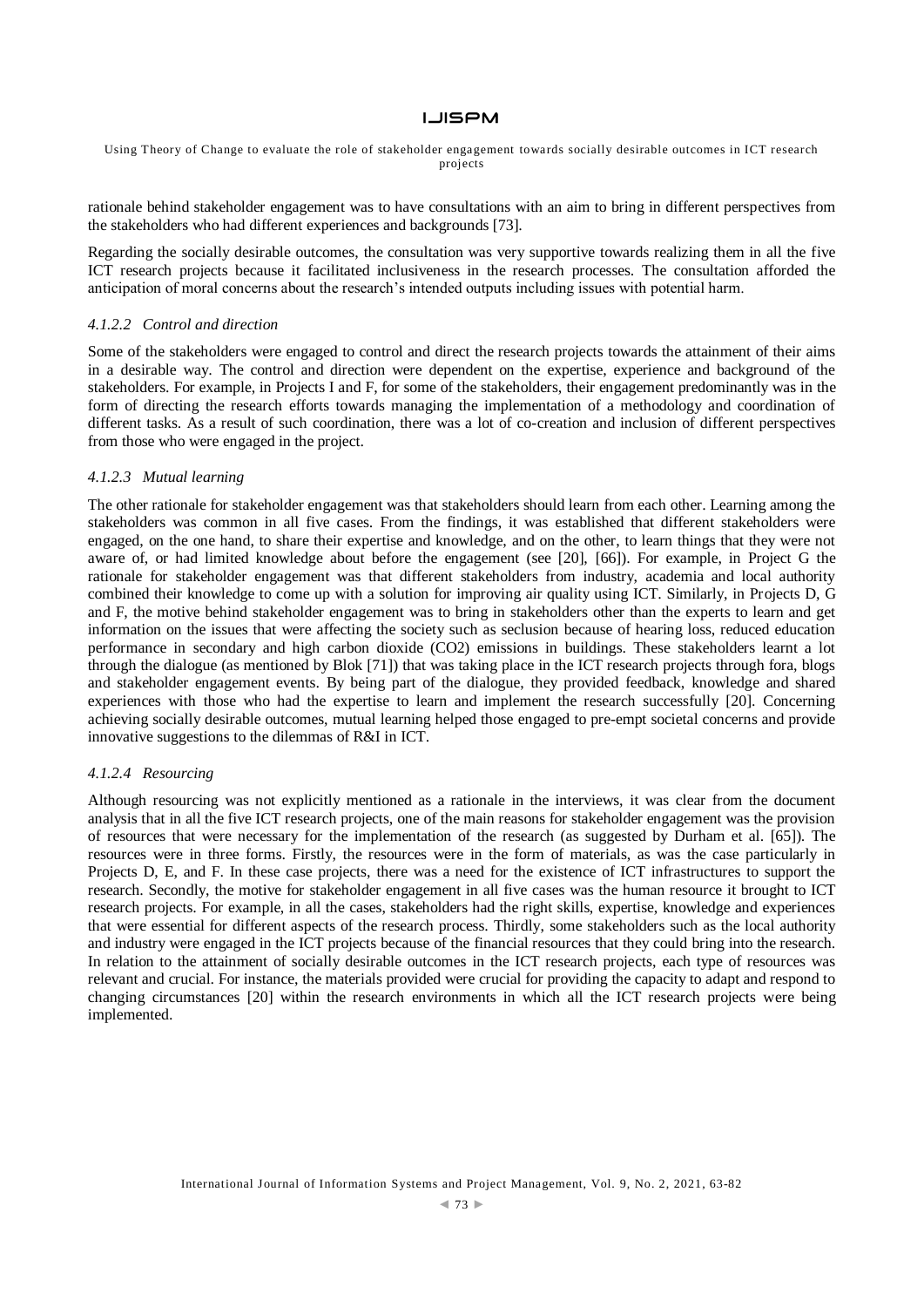Using Theory of Change to evaluate the role of stakeholder engagement towards socially desirable outcomes in ICT research projects

#### *4.1.3 Nature of stakeholder engagement*

In evaluating the nature of stakeholder engagement, the focus was on the activities which the stakeholders were undertaking in their respective research projects. It was important to evaluate whether the activities were relevant for attaining the socially desirable outcomes in the ICT research projects or not (see [41], [42] on Theory of Change). From the cross-case analysis, the following five different types of stakeholder activities describing the nature of stakeholder engagement emerged.

#### *4.1.3.1 Dissemination of information*

In all five cases, the stakeholder engagement provided a platform where the different stakeholders could disseminate information among those engaged in the ICT research projects. For instance, the information that was disseminated was about the intended outcomes of R&I process or the activities that were taking place as part of the research. In the case of the former, an example was given in Project D, where as part of the stakeholder engagement, stakeholders were given the information about the intended innovative solutions for solving the societal challenge of air pollution and traffic congestion. While for the latter, an example was shown in Project F in which information was disseminated as part of knowledge exchange among the stakeholders that were engaged in the ICT research project. This was very important in achieving outputs and outcomes which could be acceptable and desirable for society.

# *4.1.3.2 Facilitation of dialogue and consultation*

In all five cases, stakeholder engagement was a good platform for facilitating dialogue and consultation on different aspects that were related to the research processes, for example, the choice of effective implementation methodologies. For example, in Project D, Project I and Project F, the respondents that were interviewed said that as part of the stakeholder engagement, there was a lot of consultation with those who would be the end-users of the ICT systems that were either being developed (as in the case of Project D and Project I) or being implemented (as in the of Project F).

Facilitating dialogue and consultative actions such as blogs and events were supportive towards achieving the different outcomes for the ICT research projects. The consultations and dialogue were an inclusive process of establishing different ways of creating possible future scenarios which could help minimize possible future negative outcomes of the research by providing viable alternatives [70].

# *4.1.3.3 Offering expertise*

When it came to offering expertise as a stakeholder engagement activity, in all five cases, stakeholders had some form of expertise that they provided towards the research process and ultimately towards the intended outputs and outcomes of the ICT research projects. For example, in Project G, Project D and Project I some of the stakeholders were engaged to provide their technical expertise in developing ICT systems that were expected to address the societal challenges which these ICT research projects were focusing on, respectively. With respect to RRI, engaging stakeholders that offer expertise is an anticipative approach that ensures that the planned methodology and its outcome is acceptable [17]. The different expertise that is offered as part of stakeholder engagement is vital in the co-creation and responsiveness of ICT research projects to social impacts.

#### *4.1.3.4 Providing feedback and advice*

Another stakeholder engagement activity that was overarching in all five cases was the provision of feedback and advice (as suggested by Bryson et al. [63]). The stakeholders engaged in the ICT research projects provided feedback on the ICT systems that there were being developed. For example, in Project D and Project F there were fora where the stakeholders could discuss the research and its outputs, and in so doing provide feedback that was used to improve the R&I processes and in the long run the final results.

This resonates with Bryson et al. [63] who asserted that stakeholders provide feedback about alternatives and decisions on how certain processes should be carried out, for instance, to mitigate societal harm. The focus on such feedback is on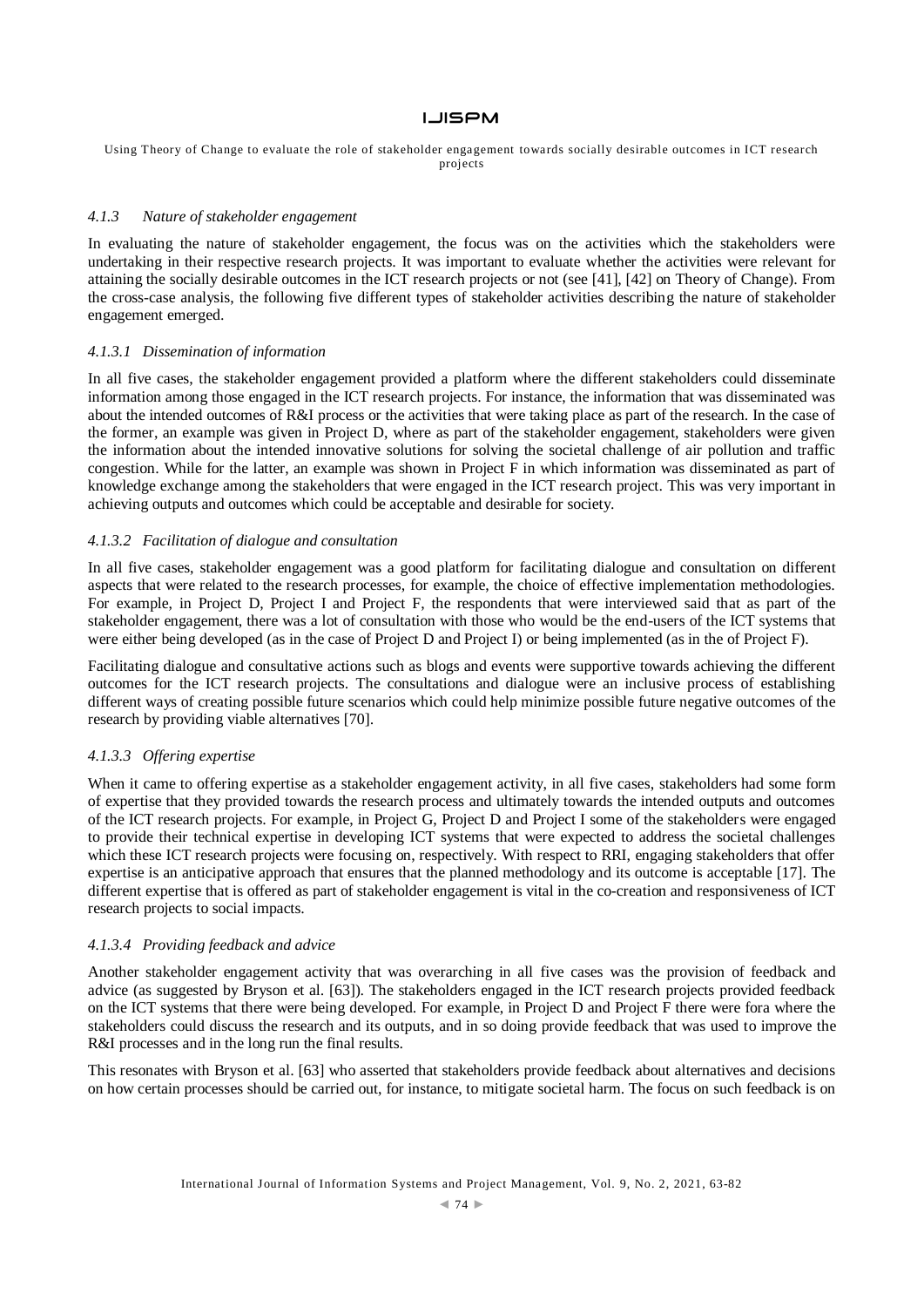Using Theory of Change to evaluate the role of stakeholder engagement towards socially desirable outcomes in ICT research projects

the procedures that R&I follows in the ICT research projects. This is indicative of reflection and inclusiveness in the ICT research projects, which are crucial elements for attaining socially desirable and desirable outcomes [71].

# *4.1.3.5 Promoting ownership*

Through their engagement, stakeholders understood the need for the research their they took ownership of either the research process or the results that came from it. For instance, as part of the stakeholder engagement in Project I, information for change was provided to different stakeholders in the ICT research project. The provided information was used by the stakeholders to change perspectives on societal problems and went deeper into discussions of how the issues could be addressed using technology, and also how they could contribute toward that solution.

Similarly, in Project F, some of the stakeholders that were engaged promoted the research agenda and the outcomes that were being realised. Because of such promotion, other stakeholders were encouraged to be part of the efforts that the ICT research project was working on. In terms of achieving socially desirable goals, this is significant because it encourages mutual learning and knowledge exchange between stakeholders [15] when responding to the calls of the ICT research projects, particularly to address the societal challenge.

## *4.1.4 Outcome of stakeholder engagement*

As suggested by Weiss [39], evaluation is about assessing the outcome of a certain activity or activities. One way of achieving this in projects is by using an approach such as a Theory of Change to identify the linkages (the rationale) between the activities (nature) of stakeholder engagement and the outcomes (in this case the socially desirable outcomes). In all five cases, there were some overarching socially desirable outcomes of stakeholder engagement in the ICT research projects and they are discussed next.

#### *4.1.4.1 Awareness of responsibility issues*

Awareness of responsibility issues is very important in building the capacity of stakeholders to adapt and respond to changing circumstances and it encourages responsible innovation in ICT research projects. Stakeholders were engaged in dialogue through consultations which provided them with information. The information provided made them more aware of the societal challenges that the individual ICT research projects were aiming to address and the responsibility issues that were related to the causes of the research. As a result, the stakeholders were able to change their behaviours and attitudes towards the respective challenges that each ICT research project was dealing with [1]. For example, in Project D, the interaction with a dashboard (ICT system) that was developed in the project, stakeholders were able to see patterns of their behaviours on energy consumption. After receiving feedback from the ICT systems, the stakeholders were discussing the results and ways of changing their behaviours through an online forum and during consultative engagement events. Thus, the awareness made the stakeholders responsive to the issues that were being flagged up by the ICT systems and also during deliberation.

## *4.1.4.2 Sustainability of project aims*

The stakeholders that were engaged in all the five cases brought with them a variety of skills, capabilities and knowledge. Among some of the inputs from the stakeholders that were engaged in the ICT research projects, were leadership, knowledge and management of the research process. One of the things that resulted from such contributions from certain stakeholders was a better utilization of resources and knowledge that was shared during the engagement processes. As an example, in Projects D and F, stakeholders' expertise and knowledge were central to providing control and direction. Controlling and directing the research process was necessary for the sustainability of the project's aims and better resource utilization during and beyond the research through a change in behaviour and attitudes. Engaging the stakeholders in the five ICT research projects, meant that what the stakeholders co-created and learnt through their engagement had a chance to continue beyond the lifespan of the respective ICT research projects. The ICT systems that were developed (as is the case of Projects D, E and F) and those that were implemented in all the five projects were likely to be accepted by the stakeholders because they were involved in the R&I processes. With such involvement, there was buy-in across the stakeholders.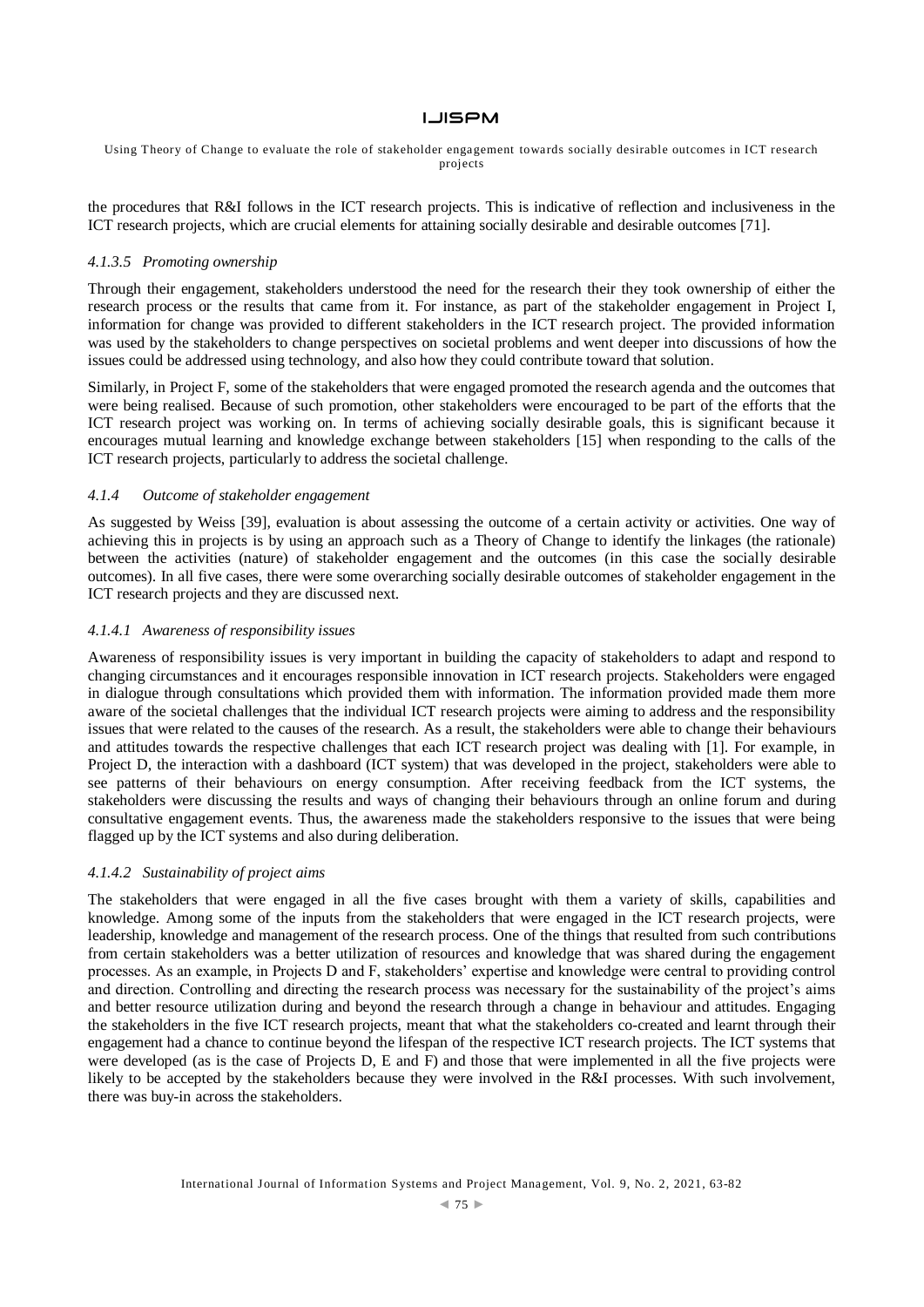Using Theory of Change to evaluate the role of stakeholder engagement towards socially desirable outcomes in ICT research projects

#### *4.1.4.3 Co-creation*

The stakeholder engagement process in all five of them allowed the projects to bring in different stakeholders, harness their capabilities, knowledge and potential in creating solutions to the societal challenges that each project was aiming to address. In Projects D and I, computer experts worked together with a sample of users in developing the ICT systems that they were developing so that they could come up with desirable technologies that meet the needs of society [68]. One way to ensure that the outcomes of ICT research are socially desirable is through co-creation. The reason behind this is that with co-creation, stakeholders bring together their knowledge, experiences, values and perspectives to come up with solutions that tend to be accepted by society [27], [31].

To round up, from the Theory of Change shown in Figure 1, it can be seen that for effective stakeholder engagement to take place there are contextual factors or rather enabling factors that support the engagement of stakeholders in ICT research projects [45]. Thus, for the stakeholders to contribute towards desirable outcomes of the research and innovation process, there is a need for effective identification. This entails identifying the stakeholders who will have roles that are vital for a respective ICT research project to achieve specific goals [65]. Despite the identification, stakeholders have to be interested and show a willingness to engage otherwise the identification will result in ineffective engagement [31]. On top of the stakeholders' willingness, there is a need for resources that will enable and support the engagement activities that are necessary to achieve particular outcomes including socially desirable ones.

The activities that are necessary to achieve socially desirable outcomes are based on the motives behind stakeholder engagement. These motives or rationale for stakeholder engagement are depicted by the inputs that the stakeholders provide to the ICT research projects [15], [63], [74]. These include control, feedback, expert advice and recommendations on the research and innovation process. Based on the rationale of the stakeholder engagement, the stakeholders carry out different activities that work towards achieving a range of intended and sometimes non-intended outcomes from the research and innovation process [16], [18], [20], [75]. For instance, the activities may include disseminating information, facilitating dialogue and consultation with other stakeholders, therefore, acting as a bridge and providing diverse expert knowledge and experience.

Using the Theory of Change, assumptions are made on the linkages between such activities and the desirable outcomes that result from them [42], [76]. In the case of the five cases, the Theory of Change in Figure 1, shows that as the result of the different stakeholder engagement activities some desirable goals came about. For example, through facilitating mutual learning by exchanging and sharing knowledge, there was co-creation. This resonates with the RRI discourse which advocates that stakeholder engagement can support co-creation in research and innovation [77], [78]. The cocreation helps in collectively highlighting some of the issues that may impact the research and innovation process as well as the society. Other socially desirable outcomes that result from stakeholder engagement such as responsibility through learning and reflection and awareness of the societal issues that the ICTs were aiming to address also corresponds with the reasons for having stakeholder engagement in ICT research as suggested by Jirotka et al. [17].

#### **5. Conclusions**

The paper has contributed to theory around project management, by suggesting how an approach such as Theory of Change can be used to evaluate the merit of stakeholder engagement and establish different linkages between inputs from the stakeholder engagement, favourable contextual preconditions for the engagement, the relevance of stakeholder engagement activities within the project, the rationale behind the engagement, and the attainment of socially desirable outcomes in projects. Using evaluation approaches such as the Theory of Change helps practitioners in projects to understand the value of stakeholder engagement towards the intended and non-intended socially desirable outcomes of the research and innovation process that is taking in different types of projects, including ICT research projects. In all the five key conceptual features advanced, it can be established that stakeholders are crucial within ICT research projects and therefore it is necessary to evaluate and understand their contribution towards positive outcomes of R&I within the context of RRI.

Thus, this paper contributes to practice and theory by emphasizing the vital interrelation between stakeholders and the achievement of responsible outcomes in ICT R&I. The paper guides better alignment of stakeholder engagement and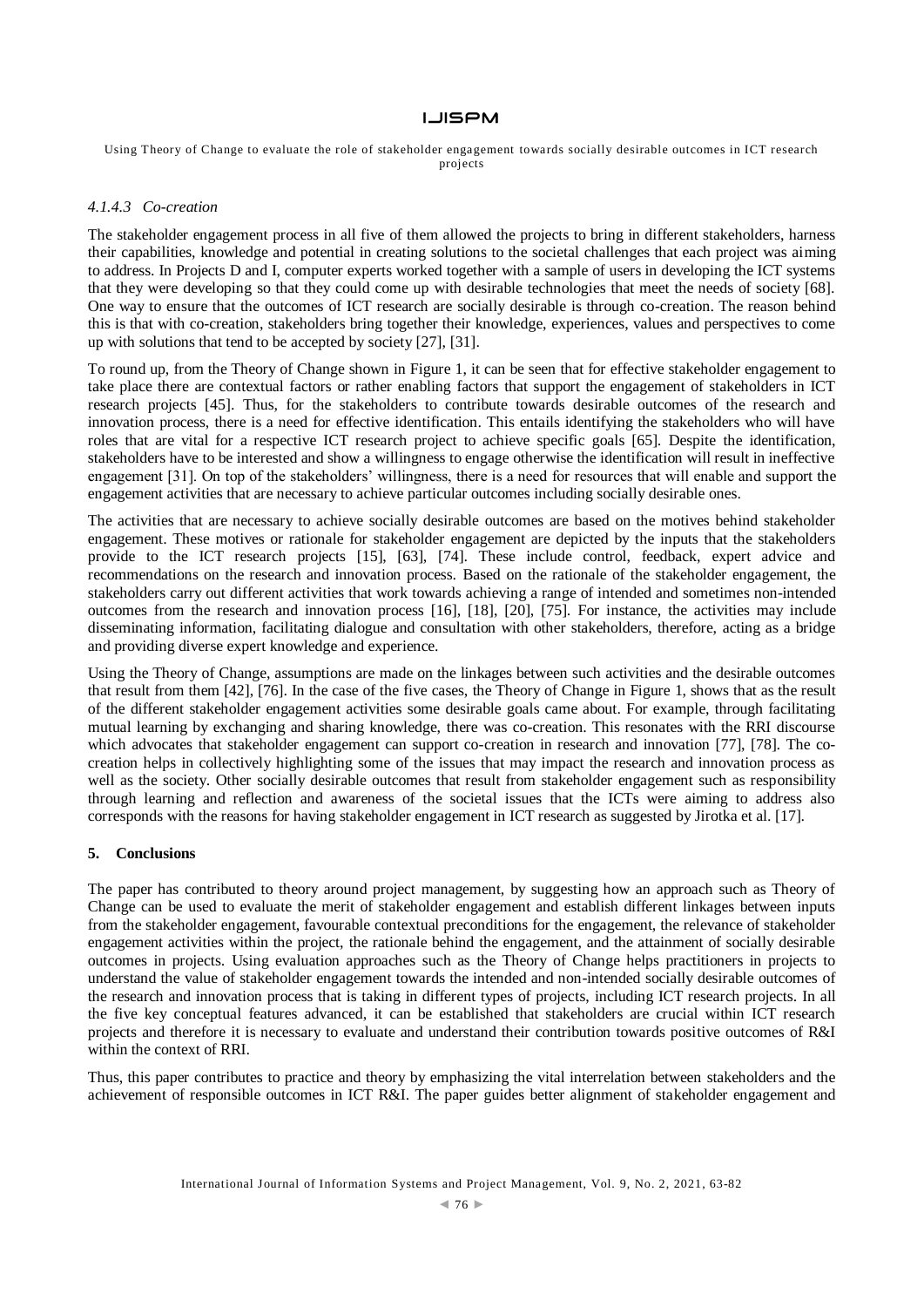#### Using Theory of Change to evaluate the role of stakeholder engagement towards socially desirable outcomes in ICT research projects

R&I processes within ICT research projects in achieving positive outcomes for the society. Using a Theory of Change as suggested in this paper could be helpful in practice to identify specific elements of stakeholder engagement which practitioners should focus on to promote stakeholder engagement towards ensuring better R&I outcomes in projects. Furthermore, the paper has shown how evaluation theory can support understanding the value of stakeholder engagement in R&I within the context of responsible research and innovation by applying it to a multi-case study of ICT research projects. Such an understanding has the potential to guide effective stakeholder identification and design of stakeholder activities that will have links to particular outcomes in projects. Despite using ICT research projects in the paper, the insights can apply to other types of projects apart from ICT research projects in understanding some of the roles stakeholders play in ensuring responsible innovation as an outcome of the projects.

#### *5.1 Limitations of the study and future work*

In most cases a Theory of Change is best constructed as and when the project is being implemented. However, due to the timing of the study, the projects' life cycles and the lack of cooperation from most project participants to take part in constructing the Theory of Change, its significant proportion was constructed retrospectively through post-project or post-phase interviews and secondary research. Some participants did not accept the invitation to partake in the evaluative study, reducing the possible number of contributions for a comprehensive Theory of Change.

Another limitation was that the sampled case projects were limited to those funded by the European Commission due to the nature of the study and therefore having a Euro-centric perspective and could be biased. The sample could be biased towards government-funded ICT research projects that are being implemented in Europe, neglecting the perspectives of those in industry and other parts of the world. Such bias could influence the results and therefore the resulting Theory of Change.

Future work could explore the role of stakeholder engagement towards socially desirable outcomes in other types of ICT projects such as those in industry and different parts of the world. Also, future studies could employ action research methodology to avoid a retrospective enquiry and provide a better evaluation of the role of stakeholder engagement in such type of projects as suggested above.

#### **Acknowledgments**

The research leading to this paper received funding from the European Community's Seventh Framework Programme (FP7/2007-2013) under grant agreement No. 612231 (SATORI).

#### **References**

[1] K. Chatfield, K. Iatridis, B. Stahl, and N. Paspallis, "Innovating Responsibly in ICT for Ageing: Drivers, Obstacles and Implementation," *Sustainability*, vol. *9*, no. *6*, pp. *971*, June, 2017.

[2] A. Gurzawska, M. Mäkinen, and P. Brey, "Implementation of Responsible Research and Innovation (RRI) Practices in Industry: Providing the Right Incentives," *Sustainability*, vol. *9*, no. *10*, pp. *1759*, September, 2017.

[3] M. Jirotka, B. Grimpe, B. Stahl, G. Eden, and M. Hartswood, "Responsible research and innovation in the digital age," *Communication of the ACM*, vol. *60*, no. *5*, pp. *62–68*, 2017.

[4] N. L. Smith, "Using Action Design Research to Research and Develop Evaluation Practice: Using Action Design Research to Research and Develop Evaluation Practice," *New Directions in Evaluation*, vol. *2015*, no. *148*, pp. *57–72*, December, 2015.

[5] M. Mark, J. Greene, and I. Shaw, "The Evaluation of Policies, Programs, and Practices," in *The Sage Handbook of Evaluation,* London, 2006, pp. *1–30*.

[6] M. L. Billings, "The World of Evaluation: Challenges Faced by Student Evaluators," *Journal of Multidisciplinary Evaluation*, vol. *13*, no. *28*, pp. *24–28*, 2016.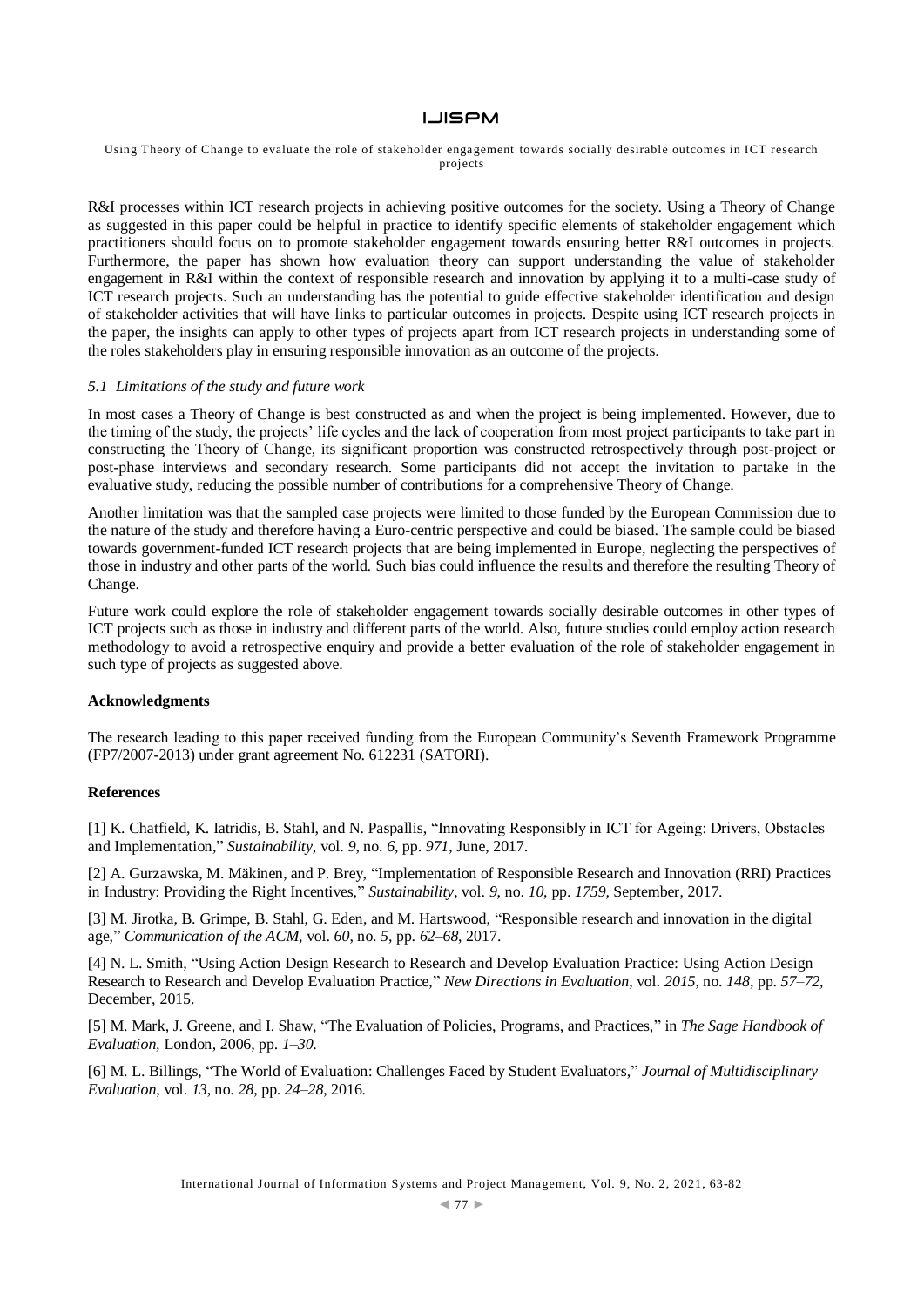Using Theory of Change to evaluate the role of stakeholder engagement towards socially desirable outcomes in ICT research projects

[7] G. R. Laczniak and P. E. Murphy, "Stakeholder theory and marketing: Moving from a firm-centric to a societal perspective," *Journal of Public Policy & Marketing*, vol. *31*, no. *2*, pp. *284–292*, 2012.

[8] M. A. Sánchez, "Integrating sustainability issues into project management," *Journal of Cleaner Production*, vol. *96*, pp. *319–330*, June, 2015.

[9] R. E. Freeman, *Strategic Management: A Stakeholder Approach,* Boston M.A., Pitman, 1984.

[10] T. Donaldson and L. E. Preston, "The stakeholder theory of the corporation: Concepts, evidence, and implications," *The Academy of Management Review*, vol. *20,* no. *1*, pp. *65–95*, 1995.

[11] J. M. Lozano, "Towards the relational corporation: from managing stakeholder relationships to building stakeholder relationships (waiting for Copernicus)," *Corporate Governance: The international journal of business in society*, vol. *5*, no. *2*, pp. *60–77*, April, 2005.

[12] S. Bailur, "Using stakeholder theory to analyze telecenter projects," *Information Technologies & International Development*, vol. *3*, no. *3*, p. *61*, 2006.

[13] P. Eskerod, M. Huemann, and C. Ringhofer, "Stakeholder Inclusiveness: Enriching Project Management with General Stakeholder Theory: Stakeholder Inclusiveness," *Project Management Journal*, vol. *46*, no. *6*, pp. *42–53*, December, 2015.

[14] S. McCabe, M. Sharples, and C. Foster, "Stakeholder engagement in the design of scenarios of technologyenhanced tourism services," *Tourism Management Perspective*, vol. *4*, pp. *36–44*, October, 2012.

[15] J. Phillipson, P. Lowe, A. Proctor, and E. Ruto, "Stakeholder engagement and knowledge exchange in environmental research," *Journal of Environmental Management*, vol. *95*, no. *1*, pp. *56–65*, March, 2012.

[16] A. Bauer, A. Bogner, D. Fuchs, H. Kosow, and M. Dreyer. (2016, December 06). *Societal engagement under the*  terms of RRI [Online]. Available: http://www.proso-project.eu/wpcontent/uploads/proso\_d2.2\_societal\_engagement.pdf.

[17] M. Jirotka, B. Grimpe, B. Stahl, G. Eden, and M. Hartswood, "Responsible research and innovation in the digital age," *Communications of the ACM,* vol. *60*, no. *5*, pp. *62–68*, 2017.

[18] C. Shelley-Egan, A. B. Hanssen, L. Landeweerd, and B. Hofmann, "Responsible Research and Innovation in the context of human cognitive enhancement: some essential features," *Journal of Responsible Innovation*, pp. *1–21*, May 2017.

[19] B. C. Stahl, G. Eden, M. Jirotka, and M. Coeckelbergh, "From computer ethics to responsible research and innovation in ICT," *Information Management*, vol. *51*, no. *6*, pp. *810–818*, September, 2014.

[20] J. Stilgoe, R. Owen, and P. Macnaghten, "Developing a framework for responsible innovation," *Research Policy*, vol. *42*, no. *9*, pp. *1568–1580*, November, 2013.

[21] F. Wickson and E.-M. Forsberg, "Standardising Responsibility? The Significance of Interstitial Spaces," *Science and Engineering Ethics*, vol. *21*, no. *5*, pp. *1159–1180*, October, 2015.

[22] J. A. Cunningham, M. Menter, and C. O'Kane, "Value creation in the quadruple helix: a micro level conceptual model of principal investigators as value creators," *R&D Management*, vol. *48*, no. *1*, pp. *136–147,* 2018.

[23] J. Iqbal, S. Kousar, and W. Ul Hameed, "Antecedents of Sustainable Social Entrepreneurship Initiatives in Pakistan and Outcomes: Collaboration between Quadruple Helix Sectors," *Sustainability,* vol. *10*, no. *12*, Art. no. *12*, December, 2018.

[24] European Commission. (2017 January 14). *Work programme for the ICT theme of the FP7 Specific Programme* [Online]. Available: https://ec.europa.eu/research/participants/data/ref/fp7/154012/c-wp-201302\_en.pdf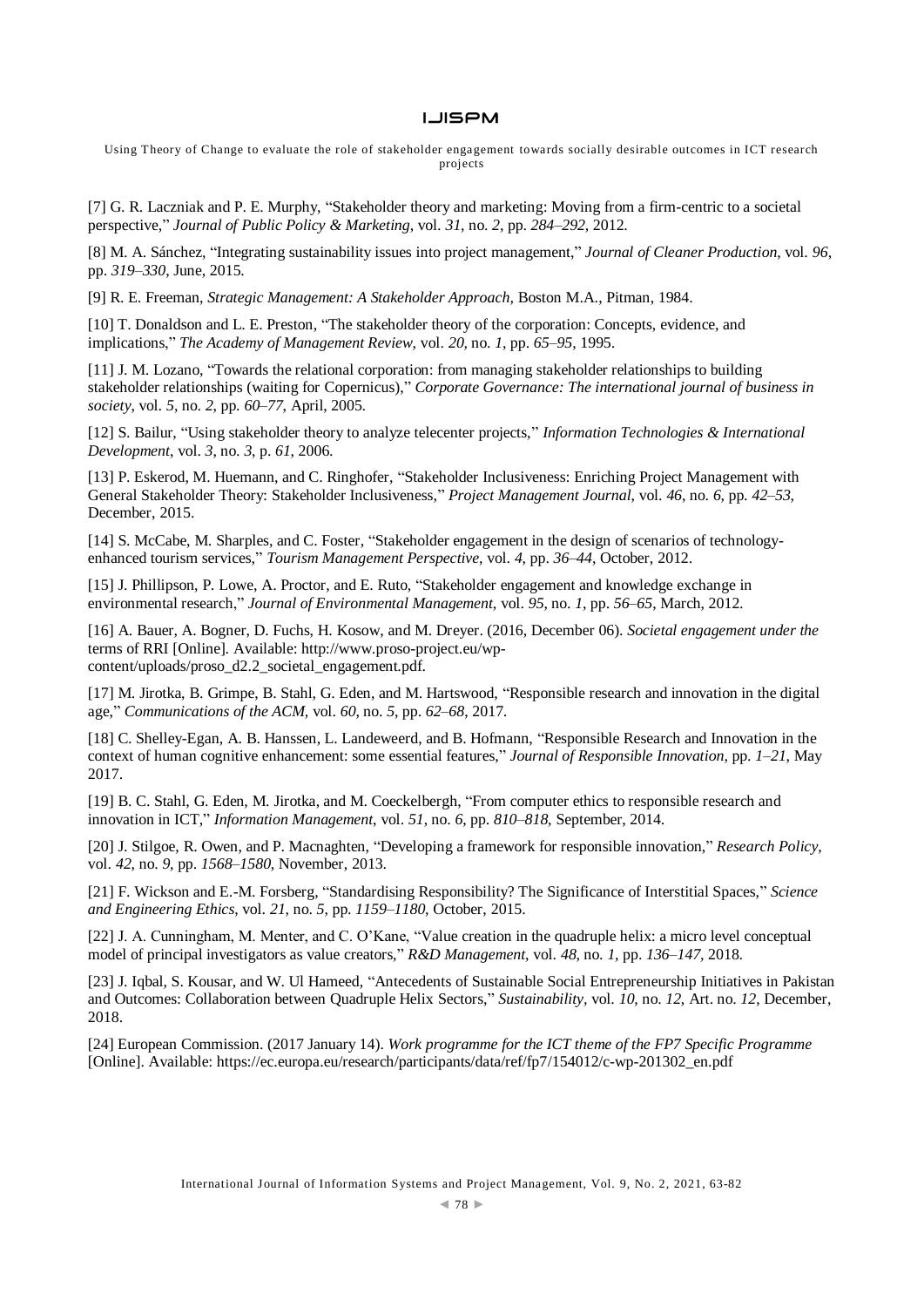Using Theory of Change to evaluate the role of stakeholder engagement towards socially desirable outcomes in ICT research projects

[25] H. K. Andreassen, L. E. Kjekshus, and A. Tjora, "Survival of the project: A case study of ICT innovation in health care", *Social Science and. Medicine.*, vol. *132*, pp. *62–69*, May 2015.

[26] F. Bifulco, M. Tregua, C. C. Amitrano, and A. D'Auria, "ICT and sustainability in smart cities management," *International Journal of Public Sector Management*, vol. 29, no. 2, pp. 132–147, March, 2016.

[27] L. M. Hilty and B. Aebischer, Eds., *ICT Innovations for Sustainability*, vol. *310*. Cham, Springer International Publishing, 2015.

[28] J. Ihm and Y. P. Hsieh, "The implications of information and communication technology use for the social wellbeing of older adults," *Information Communication & Society,* vol. *18,* no. *10*, pp. *1123–1138,* October, 2015.

[29] R. R. Kumar, P. J. Stauvermann, and A. Samitas, "The effects of ICT? on output per worker: A study of the Chinese economy," *Telecommunication Policy*, vol. *40*, no. *2–3*, pp. *102–115*, March, 2016.

[30] A. Tarutė and R. Gatautis, "ICT Impact on SMEs Performance," *Procedia – Social and Behaviuoral Science*, vol. *110*, pp. *1218–1225*, 2014.

[31] N. R. Haddaway et al., "A framework for stakeholder engagement during systematic reviews and maps in environmental management," *Environmental Evidence*, vol. *6*, no. *1*, December, 2017.

[32] E. Chelimsky, "The Purposes of Evaluation in Democratic Society," in *The Sage Handbook of Evaluation*, I. Shaw, J. Greene, and M. Mark, Eds. London, SAGE Publications, 2006, pp. *33–55*.

[33] R. G. O'Sullivan, "Collaborative Evaluation within a framework of stakeholder-oriented evaluation approaches," *Evaluation &. Program Planning*, vol. *35*, no. *4*, pp. *518–522*, November, 2012.

[34] T. Cooke-Davies, "The "real" success factors on projects," *International Journal of Project Management*, vol. *20*, no. *3*, pp. *185–190*, 2002.

[35] D. L. Stufflebeam and C. L. Coryn, *Research Methods for the Social Sciences: Evaluation Theory, Models, and Applications*, *2*nd ed. Somerset, NJ, USA: Wiley, 2014.

[36] J. T. Klein, "Evaluation of Interdisciplinary and Transdisciplinary Research," *American Journal of Preventative Medicine*, vol. *35*, no. *2*, pp. *S116–S123*, August, 2008.

[37] P. J. Rogers and S. C. Funnell, *Purposeful Program Theory: Effective Use of Theories of Change and Logic Models*, San Francisco, Jossey-Bass, 2011.

[38] M. Noltze, F. Gaisbauer, T. Schwedersky, and S. Krapp, "Contribution analysis as an evaluation strategy in the context of a sector-wide approach: Performance-based health financing in Rwanda," *African Evaluation Journal*, vol. *2*, no. *1*, pp. *8* pages, December, 2014.

[39] C. H. Weiss, "How can theory-based evaluation make greater headway?," *Evaluation Review*, vol. *21*, no. *4,* pp. *501–524*, 1997.

[40] C. H. Weiss, "Theory-based evaluation: Past, present, and future," *New Directions in Evaluation*, vol. *1997*, no. *76*, pp. *41–55*, 1997.

[41] J. P. Connell and A. C. Kubisch, "Applying a theory of change approach to the evaluation of comprehensive community initiatives: progress, prospects, and problems," *New approaches to evaluating community initiatives*, vol. *2*, no. *15–44*, 1998.

[42] P. Rogers, "Theory of change," *Methodology Briefs: Impact Evaluation*, no. *2*, 2014,

[43] J. Mayne, "Making causal claims," *ILAC Brief,* vol. *26*, 2012.

[44] J. Mayne. (2016, October 06). *The COM-B Theory of Change Model* [Online]. Available: https://www.researchgate.net/profile/John\_Mayne/publication/301701597\_The\_Capabilities\_Opportunities\_and\_Motiv ation\_Behaviour-Based\_Theory\_of\_Change\_Model/links/577afc8708ae213761c9c50a.pdf.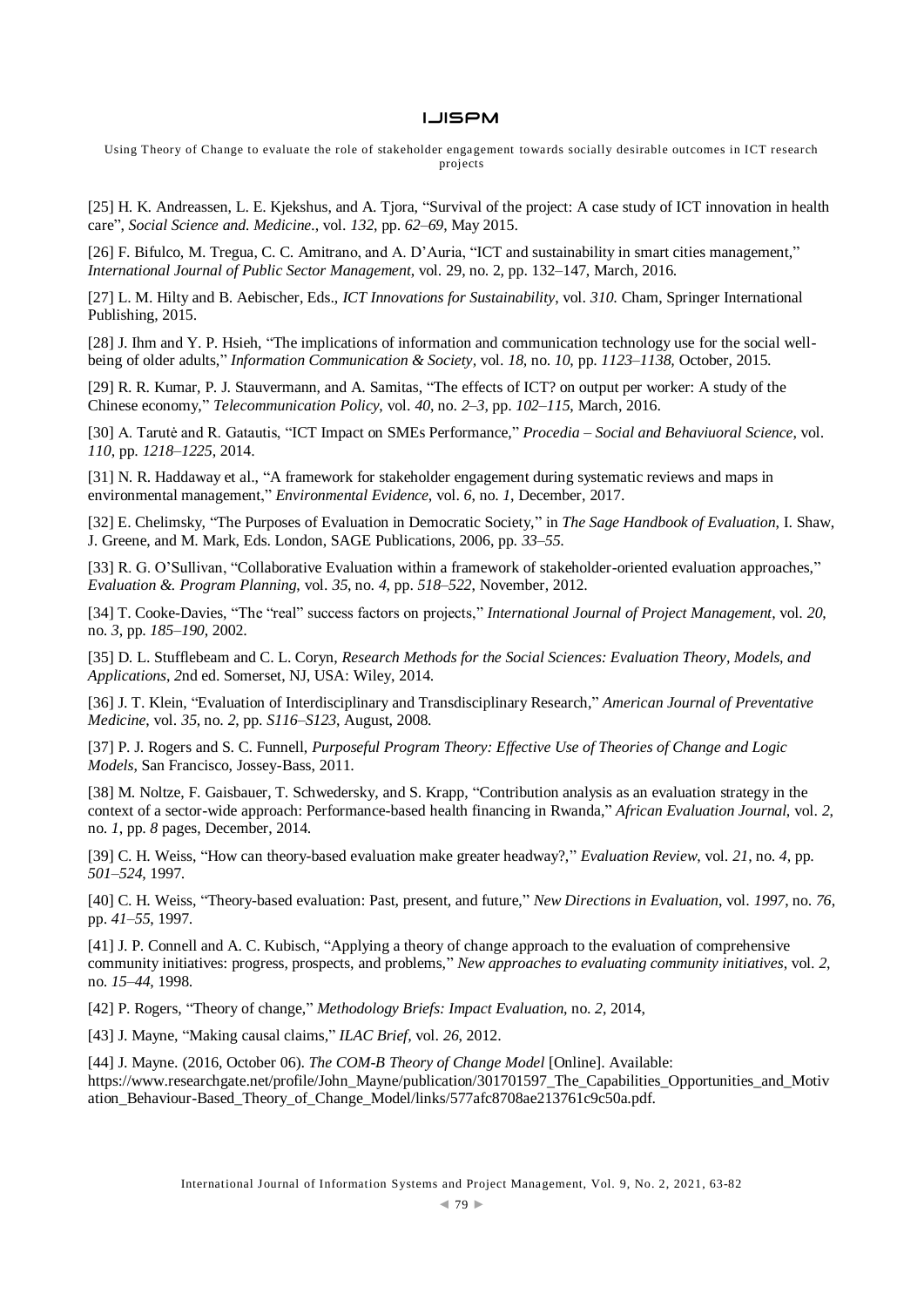Using Theory of Change to evaluate the role of stakeholder engagement towards socially desirable outcomes in ICT research projects

[45] J. Mayne, "Useful Theory of Change Models," *Canadian Journal of Program Evaluation*, vol. *30*, no. *2*, pp. *119– 142*, August, 2015.

[46] C. L. S. Coryn, L. A. Noakes, C. D. Westine, and D. C. Schröter, "A Systematic Review of Theory-Driven Evaluation Practice From 1990 to 2009," *American Journal of Evaluation*, vol. *32*, no. *2*, pp. *199–226*, June, 2011.

[47] V. Nakrošis, "Theory-based evaluation of capacity-building interventions," *Evaluation*, vol. *20*, no. *1*, pp. *134– 150,* 2014.

[48] W. R. Shadish Jr., T. D. Cook, and L. C. Leviton, *Foundations of program evaluation: Theories of practice. Thousand Oaks,* CA, US: Sage Publications, Inc, 1991.

[49] J. Cullen, F. Sullivan, and K. Junge, *Evaluating Science and Society Initiatives: A Framework for Evaluation.* Tavistock Institute, 2007.

[50] Z. Khan, D. Ludlow, and J. Rix, "Applying the criteria indicators and metrics evaluation method on ICT research: The HUMBOLDT project," *Research Evaluation*, vol. *22,* no. *1*, pp. *30–40*, March 2013.

[51] R. Reed, "Program evaluation as community-engaged research: Challenges and solutions," *International Journal of Community Research and Engagement*, vol. *8*, no. *1*, pp. *118–38*, 2015.

[52] J. Greene, "Evaluation,Democracy, and Social Change," in *The Sage Handbook of Evaluation*, I. Shaw, J. Greene, and M. Melvin, Eds. London, SAGE Publications, 2006.

[53] J. B. Cousins and E. Whitmore, "Framing participatory evaluation," *New Directions in Evaluation*, vol. *1998*, no. *80*, pp. *5–23*, 1998.

[54] R. K. Yin, *Case Study Research Design and Methods*, *3*rd ed. UK: SAGE Publications, 2003.

[55] J. W. Creswell, *Designing a Qualitative Study Qualitative inquiry and research design: Choosing among 5 Approaches*," 3rd ed. Thousand Oaks, CA, SAGE, 2012.

[56] F. Kelliher, "Interpretivism and the pursuit of research legitimisation: an integrated approach to single-case design," *Leading Issues in Business Research Methods*, vol. *1*, pp. *45*, 2011.

[57] M. Shakir, "The selection of case studies: Strategies and their applications to IS implementation cases studies," *Research Letters in Information Mathematics and Science,* vol. *3*, pp. *8*, 2002.

[58] Weber, "Editor's Comments: The Rhetoric of Positivism versus Interpretivism: A Personal View," *MIS Quarterly*, vol. 28, no. *1*, pp. *iii*, 2004.

[59] J. Saldaña, *The coding manual for qualitative researchers*, Sage, 2012.

[60] J. Fereday and E. Muir-Cochrane,*"*Demonstrating rigor using thematic analysis: A hybrid approach of inductive and deductive coding and theme development," *International Journal of Qualitative Methods*, vol. *5*, no. *1*, pp. *80–92*, 2006.

[61] D. L. Stufflebeam and A. J. Shinkfield, *Evaluation Theory, Models, and Applications*, San Francisco, Jossey-Bass, 2007.

[62] J. M. Bryson, "What to do when Stakeholders matter: Stakeholder Identification and Analysis Techniques," *Public Management Review*, vol. *6*, no. *1*, pp. *21–53*, March 2004.

[63] J. M. Bryson, K. S. Quick, C. S. Slotterback, and B. C. Crosby, "Designing public participation processes," *Public Administration Review*, vol. *73*, no. *1*, pp. *23–34*, 2013.

[64] M. Kamal, V. Weerakkody, and Z. Irani, "Analyzing the role of stakeholders in the adoption of technology integration solutions in UK local government: An exploratory study," *Government Information Quarterly*, vol. *28*, no. *2*, pp. *200–210*, April, 2011.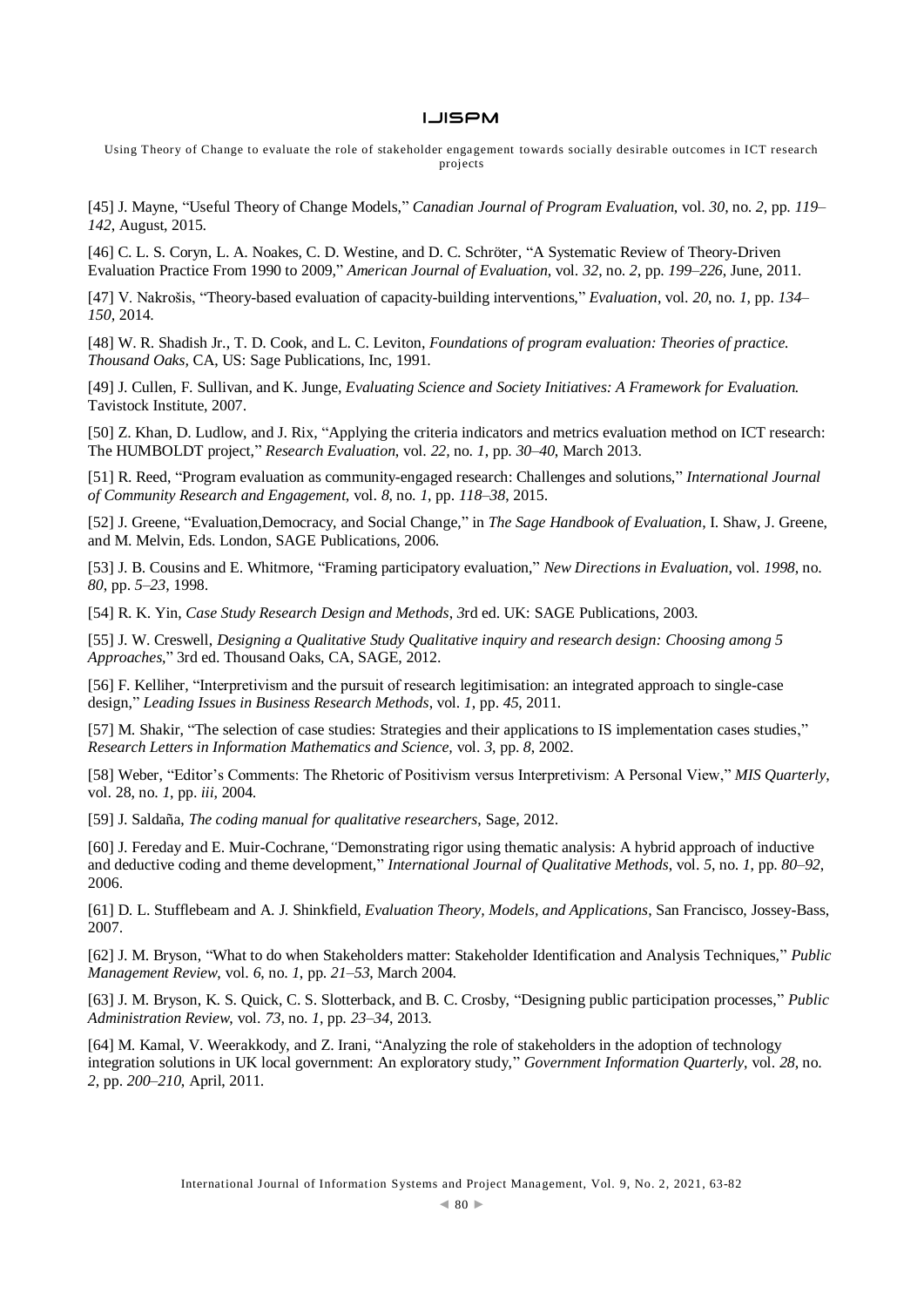Using Theory of Change to evaluate the role of stakeholder engagement towards socially desirable outcomes in ICT research projects

[65] E. Durham, H. Baker, M. Smith, E. Moore, and V. Morgan, *The BiodivERsA Stakeholder Engagement Handbook*, BiodivERsA, Paris, 2014.

[66] J. Leventon, L. Fleskens, H. Claringbould, G. Schwilch, and R. Hessel, "An applied methodology for stakeholder identification in transdisciplinary research," *Sustainability Science*, vol. *11*, no. *5*, pp. *763–775*, September, 2016.

[67] M. S. Reed and R. Curzon, "Stakeholder mapping for the governance of biosecurity: a literature review," *Journal of Integrated Environmental Science*, vol. *12*, no. *1*, pp. *15–38*, January, 2015.

[68] B. C. Stahl, "Responsible research and innovation in information systems," *European Journal of Information Systems*, vol. *21*, no. *3*, pp. *207–211*, 2012.

[69] W. Olphert and L. Damodaran, "Citizen Participation and engagement in the Design of e-Government Services: The Missing Link in Effective ICT Design and Delivery," *Journal of the Association for Information Systems*, vol. *8,* no. *9*, pp. *491–507*, September, 2007.

[70] D. H. Guston, "Participating Despite Questions: Toward a More Confident Participatory Technology Assessment," *Science and Engineering Ethics,* vol. *17*, no. *4*, pp. *691–697*, December, 2011.

[71] V. Blok, "Look who's talking: responsible innovation, the paradox of dialogue and the voice of the other in communication and negotiation processes," *Journal of Responsible Innovation*, vol. *1*, no. *2*, pp. *171–190*, May 2014.

[72] K. Rose, S. Eldridge, and L. Chapin, "The internet of things: An overview," *The Internet Society (ISOC)*, pp. *1–50*, 2015.

[73] B. C. Stahl and D. Wright, "Ethics and Privacy in AI and Big Data: Implementing Responsible Research and Innovation," *IEEE Security and Privacy*, vol. *16*, no. *3*, pp. *26–33*, May 2018.

[74] S. Carney, L. Whitmarsh, S. A. Nicholson-Cole, and S. Shackley, "A dynamic typology of stakeholder engagement within climate change research," *Tyndall Centre of Climate Change Research Working Paper*, vol. *128*, 2009.

[75] K. Sykes and P. Macnaghten, "Responsible Innovation–Opening up Dialogue and Debate," *Responsible Innovation: Managing the Responsible Emergence of Science and Innovation in Society*, pp. *85–107*, 2013.

[76] D. H. Taplin, H. Clark, E. Collins, and D. C. Colby. (2016, April 22). *Theory of Change* [Online]. Available: http://www.eev.vic.edu.au/files/Theory%20of%20Change.pdf.

[77] H. Sutcliffe, "A report on responsible research and innovation," *MATTER European Commission*, 2011.

[78] R. Von Schomberg, "A vision of Responsible Research and Innovation," in *Responsible Innovation*, R. Owen, M. Heintz, and J. Bessant, Eds. London, John Wiley, 2013.